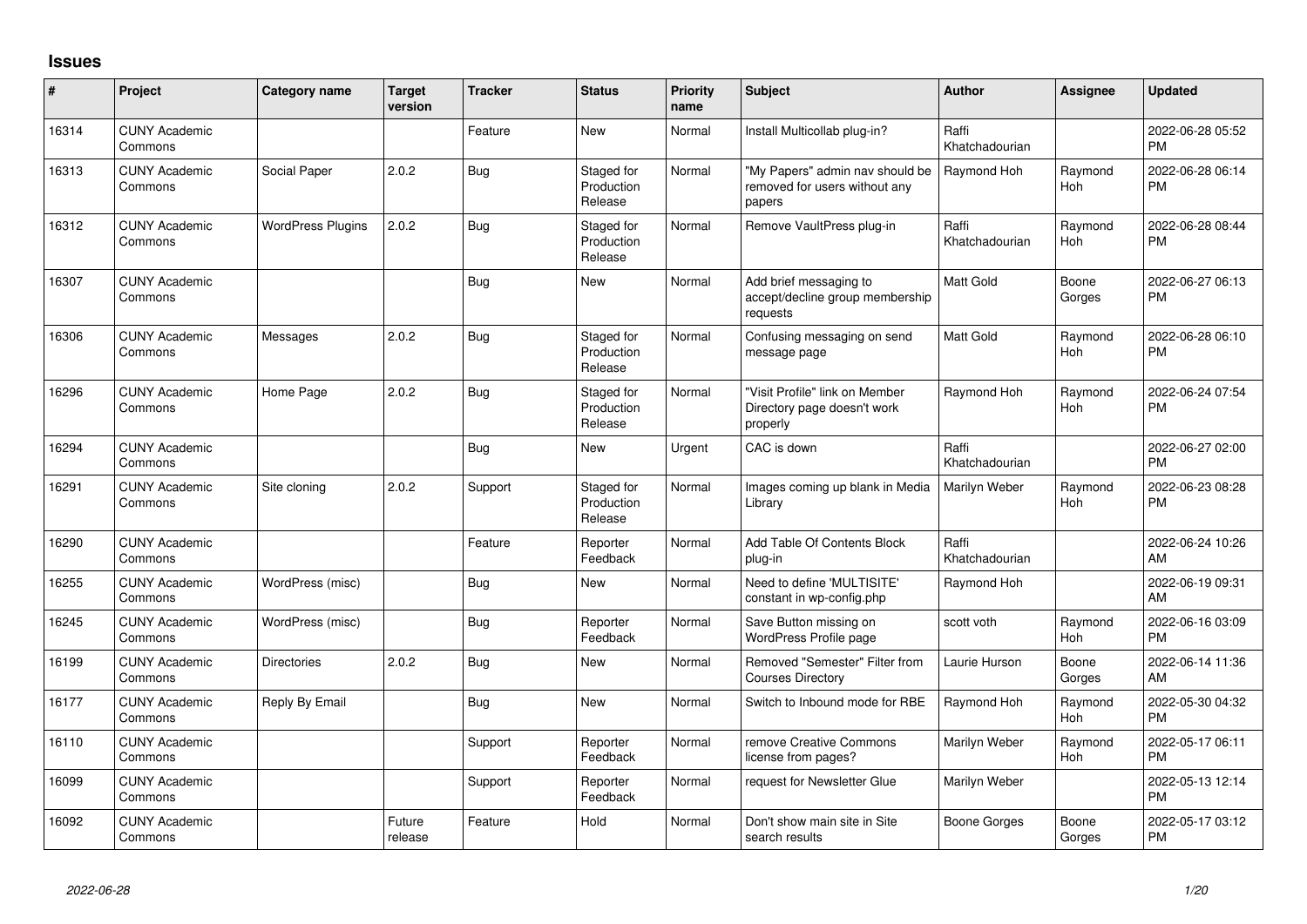| #     | Project                         | <b>Category name</b>           | Target<br>version | <b>Tracker</b> | <b>Status</b>        | <b>Priority</b><br>name | <b>Subject</b>                                                    | <b>Author</b>           | <b>Assignee</b> | <b>Updated</b>                |
|-------|---------------------------------|--------------------------------|-------------------|----------------|----------------------|-------------------------|-------------------------------------------------------------------|-------------------------|-----------------|-------------------------------|
| 15978 | <b>CUNY Academic</b><br>Commons | WordPress - Media              | 2.0.2             | Support        | Reporter<br>Feedback | Normal                  | tex files?                                                        | Marilyn Weber           | Raymond<br>Hoh  | 2022-06-14 11:36<br>AM        |
| 15923 | <b>CUNY Academic</b><br>Commons |                                | Not tracked       | Feature        | Reporter<br>Feedback | Normal                  | <b>Bellows Plugin Adjustments</b>                                 | Laurie Hurson           |                 | 2022-04-20 10:10<br>AM        |
| 15883 | <b>CUNY Academic</b><br>Commons |                                | 2.1.0             | Feature        | <b>New</b>           | Normal                  | Release BPGES update                                              | <b>Boone Gorges</b>     | Boone<br>Gorges | 2022-05-26 10:39<br>AM        |
| 15816 | <b>CUNY Academic</b><br>Commons |                                | Not tracked       | Support        | <b>New</b>           | Normal                  | slow loading at SPS                                               | Marilyn Weber           |                 | 2022-04-05 01:26<br><b>PM</b> |
| 15767 | <b>CUNY Academic</b><br>Commons | WordPress (misc)               |                   | Support        | <b>New</b>           | Normal                  | Site loading slowly                                               | scott voth              | Boone<br>Gorges | 2022-04-04 08:56<br><b>PM</b> |
| 15757 | <b>CUNY Academic</b><br>Commons |                                |                   | <b>Bug</b>     | <b>New</b>           | Normal                  | Members # do not match                                            | Laurie Hurson           |                 | 2022-03-30 04:52<br>PM        |
| 15685 | <b>CUNY Academic</b><br>Commons |                                |                   | Support        | <b>New</b>           | High                    | problem with chrome?                                              | Marilyn Weber           |                 | 2022-04-25 03:40<br><b>PM</b> |
| 15655 | <b>CUNY Academic</b><br>Commons |                                | 2.0.2             | Support        | Reporter<br>Feedback | Normal                  | Event Aggregator plugin?                                          | Marilyn Weber           |                 | 2022-06-14 11:36<br>AM        |
| 15613 | <b>CUNY Academic</b><br>Commons |                                | 2.0.2             | Feature        | Reporter<br>Feedback | Normal                  | Adding "Passster" plugin                                          | Laurie Hurson           |                 | 2022-06-14 11:36<br>AM        |
| 15604 | <b>CUNY Academic</b><br>Commons | <b>Email Notifications</b>     | Future<br>release | Feature        | Assigned             | Normal                  | Restructure Commons Group<br>Digest Email Messages                | <b>Matt Gold</b>        | Boone<br>Gorges | 2022-05-26 10:45<br>AM        |
| 15565 | <b>CUNY Academic</b><br>Commons |                                |                   | Support        | <b>New</b>           | Normal                  | Events - send updates to an email<br>listserv                     | Marilyn Weber           |                 | 2022-03-10 01:06<br><b>PM</b> |
| 15516 | <b>CUNY Academic</b><br>Commons | <b>WordPress Plugins</b>       |                   | Bug            | Reporter<br>Feedback | Normal                  | Can't publish or save draft of post<br>on wordpress.com           | Raffi<br>Khatchadourian | Raymond<br>Hoh  | 2022-03-02 05:52<br><b>PM</b> |
| 15370 | <b>CUNY Academic</b><br>Commons |                                |                   | Support        | Reporter<br>Feedback | Normal                  | All-in-One Event Calendar?                                        | Marilyn Weber           |                 | 2022-02-17 11:03<br>AM        |
| 15260 | <b>CUNY Academic</b><br>Commons |                                |                   | Support        | Reporter<br>Feedback | Normal                  | Diacritical markings   European<br>Stages                         | Marilyn Weber           |                 | 2022-02-04 08:16<br>AM        |
| 15242 | <b>CUNY Academic</b><br>Commons | Performance                    | Not tracked       | <b>Bug</b>     | Reporter<br>Feedback | Normal                  | Slugist site                                                      | Raffi<br>Khatchadourian | Boone<br>Gorges | 2022-02-07 11:14<br>AM        |
| 15210 | <b>CUNY Academic</b><br>Commons | Analytics                      | Not tracked       | Design/UX      | <b>New</b>           | Normal                  | Google Analytics improvements                                     | Colin McDonald          | Boone<br>Gorges | 2022-05-24 10:47<br>AM        |
| 15194 | <b>CUNY Academic</b><br>Commons | Internal Tools and<br>Workflow | 2.1.0             | Feature        | <b>New</b>           | Normal                  | PHPCS sniff for un-restored<br>switch_to_blog() calls             | <b>Boone Gorges</b>     | Jeremy Felt     | 2022-05-26 10:45<br>AM        |
| 15176 | <b>CUNY Academic</b><br>Commons |                                | Not tracked       | Support        | Reporter<br>Feedback | Normal                  | Archiving Q Writing & Old<br>Wordpress Sites on the Commons       | Laurie Hurson           |                 | 2022-02-08 10:28<br>AM        |
| 15169 | <b>CUNY Academic</b><br>Commons |                                | 2.0.2             | Support        | Reporter<br>Feedback | Normal                  | new Prelude website zipfiles for<br>custom theme and other files. | Marilyn Weber           |                 | 2022-06-14 11:36<br>AM        |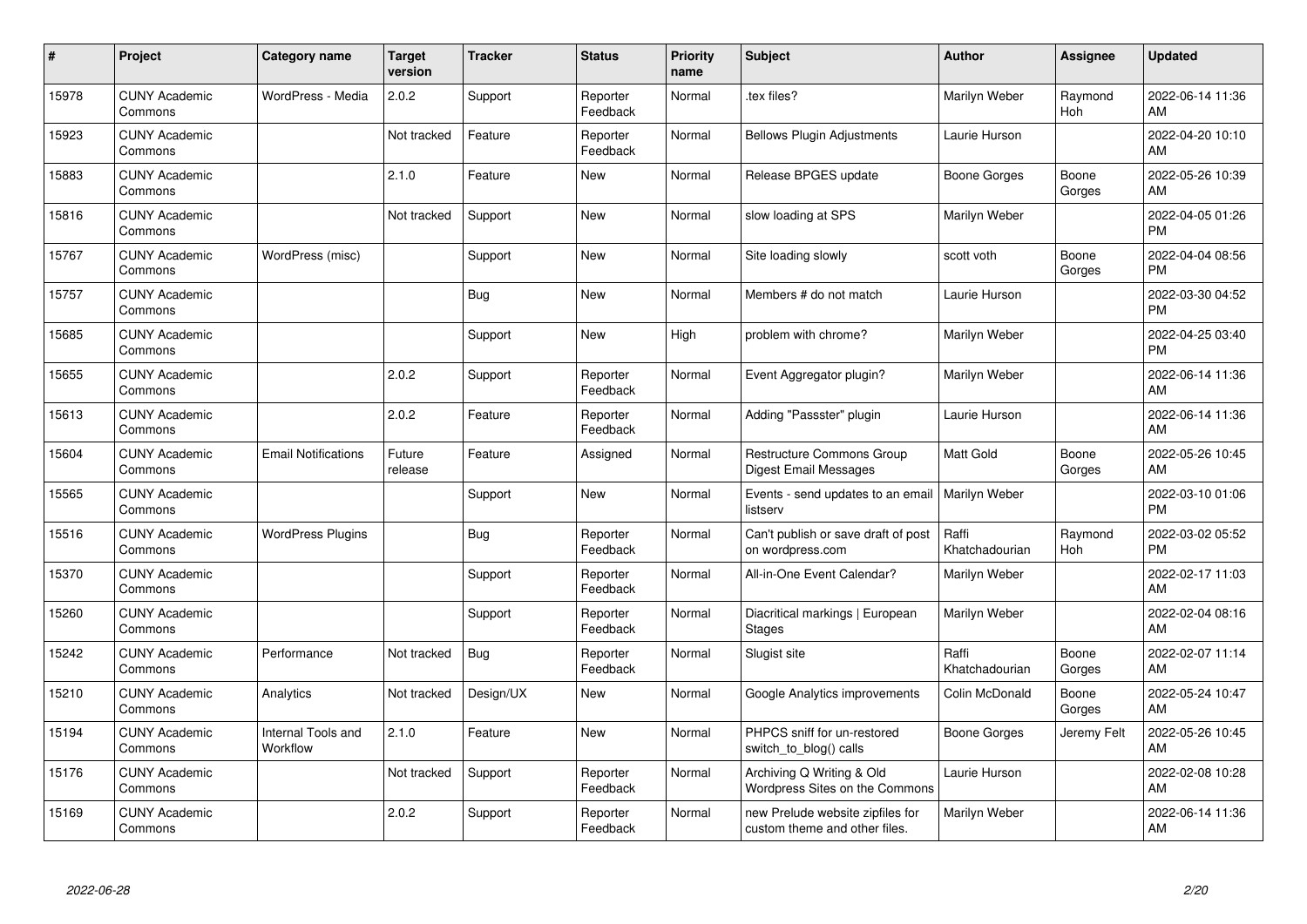| #     | Project                         | <b>Category name</b>     | <b>Target</b><br>version | <b>Tracker</b> | <b>Status</b>        | <b>Priority</b><br>name | <b>Subject</b>                                                       | <b>Author</b>           | <b>Assignee</b>       | <b>Updated</b>                |
|-------|---------------------------------|--------------------------|--------------------------|----------------|----------------------|-------------------------|----------------------------------------------------------------------|-------------------------|-----------------------|-------------------------------|
| 15045 | <b>CUNY Academic</b><br>Commons |                          |                          | Support        | <b>New</b>           | Normal                  | no result for KCeL in the search<br>box on the commons               | Marilyn Weber           |                       | 2021-12-10 11:29<br>AM        |
| 14994 | <b>CUNY Academic</b><br>Commons | cdev.gc.cuny.edu         | Not tracked              | Support        | In Progress          | Normal                  | Clear Cache on CDEV                                                  | scott voth              | Raymond<br><b>Hoh</b> | 2021-12-07 03:51<br><b>PM</b> |
| 14987 | <b>CUNY Academic</b><br>Commons | <b>WordPress Plugins</b> | Future<br>release        | Bug            | <b>New</b>           | Normal                  | Elementor update causes<br>database freeze-up                        | <b>Boone Gorges</b>     | Boone<br>Gorges       | 2021-11-29 12:02<br><b>PM</b> |
| 14983 | <b>CUNY Academic</b><br>Commons | WordPress (misc)         | Not tracked              | Support        | Reporter<br>Feedback | Normal                  | 'Read More" tag not working                                          | Rebecca Krisel          | Raymond<br>Hoh        | 2021-11-23 01:17<br><b>PM</b> |
| 14940 | <b>CUNY Academic</b><br>Commons |                          |                          | Bug            | <b>New</b>           | Normal                  | Discrepancy between Commons<br>profile "sites" and actual # of sites | Laurie Hurson           |                       | 2021-11-08 11:09<br>AM        |
| 14936 | <b>CUNY Academic</b><br>Commons |                          |                          | Bug            | <b>New</b>           | Normal                  | Commons websites blocked by<br>SPS campus network                    | Laurie Hurson           |                       | 2021-11-03 03:57<br><b>PM</b> |
| 14911 | <b>CUNY Academic</b><br>Commons | <b>WordPress Themes</b>  | Not tracked              | Support        | <b>New</b>           | Normal                  | Twentytwentyone theme                                                | Marilyn Weber           |                       | 2021-10-28 10:37<br>AM        |
| 14908 | <b>CUNY Academic</b><br>Commons | Performance              |                          | Bug            | <b>New</b>           | Normal                  | Stale object cache on cdev                                           | Raymond Hoh             | Boone<br>Gorges       | 2021-12-07 09:45<br>AM        |
| 14900 | <b>CUNY Academic</b><br>Commons |                          | Not tracked              | Support        | Reporter<br>Feedback | Normal                  | previous theme?                                                      | Marilyn Weber           |                       | 2021-10-25 10:31<br>AM        |
| 14842 | <b>CUNY Academic</b><br>Commons |                          | Not tracked              | Support        | Reporter<br>Feedback | Normal                  | Question about widgets and block<br>editor                           | Gina Cherry             |                       | 2021-10-06 03:01<br><b>PM</b> |
| 14792 | <b>CUNY Academic</b><br>Commons |                          |                          | Bug            | <b>New</b>           | Normal                  | Inconsistent email notifications<br>from gravity forms               | Raffi<br>Khatchadourian |                       | 2021-10-04 01:50<br><b>PM</b> |
| 14787 | <b>CUNY Academic</b><br>Commons | <b>Plugin Packages</b>   | Future<br>release        | Feature        | New                  | Normal                  | Creating a "Design" plugin<br>package                                | Laurie Hurson           | scott voth            | 2022-04-27 04:56<br><b>PM</b> |
| 14784 | <b>CUNY Academic</b><br>Commons |                          |                          | Support        | Reporter<br>Feedback | Normal                  | User report of logo problem when<br>using Customizer theme           | Marilyn Weber           |                       | 2021-09-17 10:25<br>AM        |
| 14629 | <b>CUNY Academic</b><br>Commons |                          | Not tracked              | Bug            | Reporter<br>Feedback | Normal                  | Possible Post Order Bug?                                             | <b>Syelle Graves</b>    |                       | 2021-09-14 10:47<br>AM        |
| 14538 | <b>CUNY Academic</b><br>Commons |                          | Not tracked              | Support        | Reporter<br>Feedback | Normal                  | <b>Weebly To Commons</b>                                             | Laurie Hurson           |                       | 2021-09-14 10:47<br>AM        |
| 14504 | <b>CUNY Academic</b><br>Commons |                          | Not tracked              | Publicity      | Reporter<br>Feedback | Normal                  | Adding showcases to home page<br>menu                                | Laurie Hurson           | Boone<br>Gorges       | 2022-01-19 03:26<br><b>PM</b> |
| 14496 | <b>CUNY Academic</b><br>Commons | Domain Mapping           | Future<br>release        | Bug            | New                  | Normal                  | Mapped domain SSO uses<br>third-party cookies                        | Raymond Hoh             | Raymond<br><b>Hoh</b> | 2021-05-24 04:03<br><b>PM</b> |
| 14483 | <b>CUNY Academic</b><br>Commons | WordPress - Media        | Not tracked              | <b>Bug</b>     | Reporter<br>Feedback | Normal                  | Wordpress PDF Embed Stopped<br>Working after JITP Media Clone        | <b>Patrick DeDauw</b>   | Boone<br>Gorges       | 2021-05-20 01:51<br><b>PM</b> |
| 14475 | <b>CUNY Academic</b><br>Commons |                          | Not tracked              | Publicity      | <b>New</b>           | Normal                  | <b>OER Showcase Page</b>                                             | Laurie Hurson           | Laurie Hurson         | 2021-09-14 10:46<br>AM        |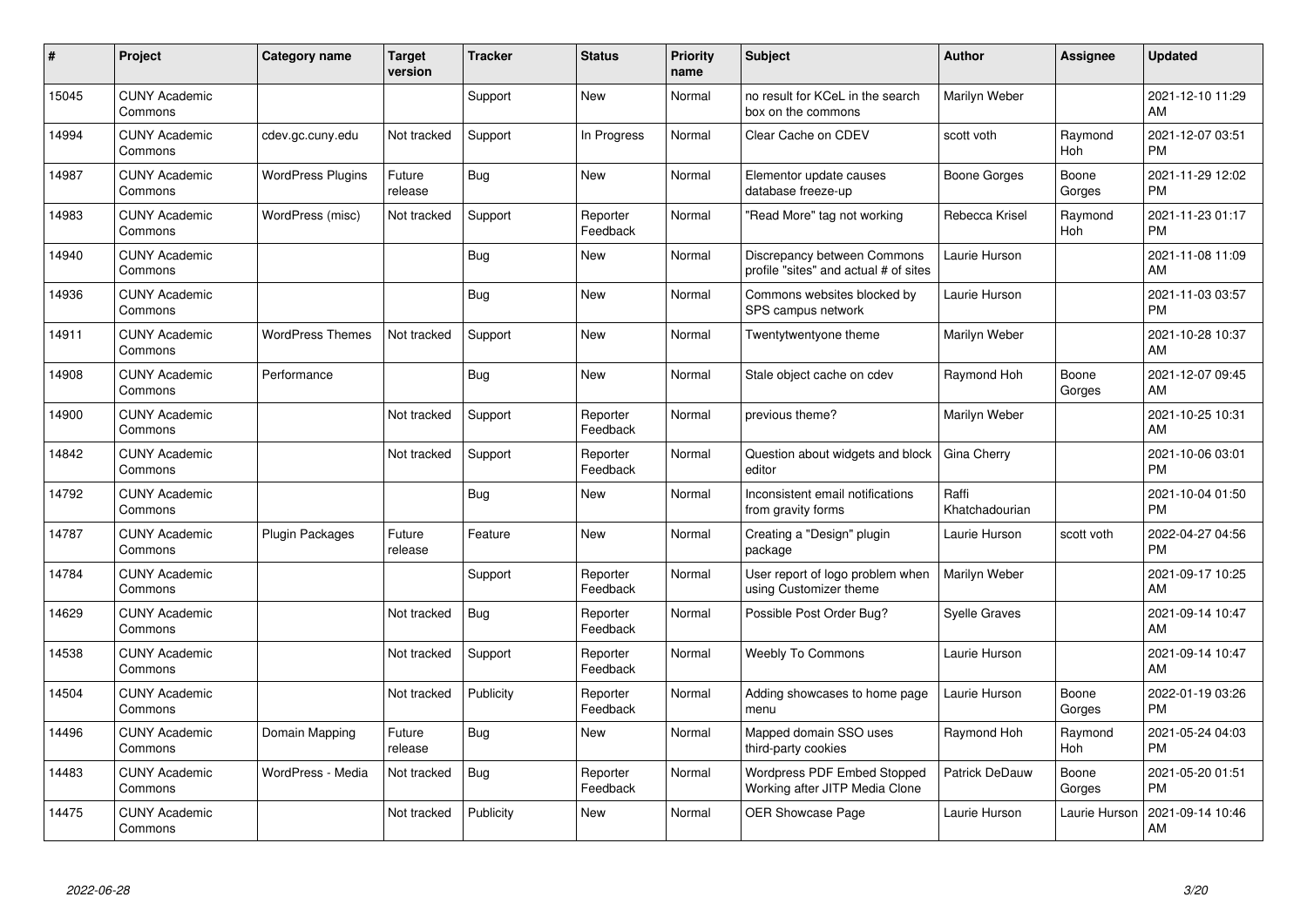| #     | Project                         | <b>Category name</b>           | Target<br>version | <b>Tracker</b> | <b>Status</b>        | <b>Priority</b><br>name | Subject                                                                                       | <b>Author</b>       | <b>Assignee</b> | <b>Updated</b>                |
|-------|---------------------------------|--------------------------------|-------------------|----------------|----------------------|-------------------------|-----------------------------------------------------------------------------------------------|---------------------|-----------------|-------------------------------|
| 14439 | <b>CUNY Academic</b><br>Commons | Spam/Spam<br>Prevention        | 2.0.2             | Support        | Assigned             | Normal                  | Aprroved comments held for<br>moderation                                                      | Laurie Hurson       | Raymond<br>Hoh  | 2022-06-14 11:36<br>AM        |
| 14398 | <b>CUNY Academic</b><br>Commons |                                | Not tracked       | Support        | Reporter<br>Feedback | Normal                  | Events plug-in notification<br>problem                                                        | Marilyn Weber       |                 | 2021-05-11 11:21<br>AM        |
| 14394 | <b>CUNY Academic</b><br>Commons |                                | Not tracked       | Feature        | New                  | Normal                  | Commons News Site - redesign                                                                  | scott voth          | scott voth      | 2021-09-14 10:46<br>AM        |
| 14309 | <b>CUNY Academic</b><br>Commons | Group Library                  | Future<br>release | Feature        | New                  | Normal                  | Better handling of<br>bp_group_document file<br>download attempts when file is<br>not present | <b>Boone Gorges</b> | Boone<br>Gorges | 2021-11-19 12:28<br><b>PM</b> |
| 14184 | <b>CUNY Academic</b><br>Commons | <b>Public Portfolio</b>        | Future<br>release | Feature        | New                  | Normal                  | Centralized mechanism for storing<br>Campus affiliations                                      | <b>Boone Gorges</b> | Boone<br>Gorges | 2022-01-04 11:35<br>AM        |
| 14113 | <b>CUNY Academic</b><br>Commons | WordPress (misc)               | Future<br>release | Bug            | Hold                 | Normal                  | Block Editor Not Working on this<br>page - Json error                                         | scott voth          | Boone<br>Gorges | 2021-03-05 11:01<br>AM        |
| 14074 | <b>CUNY Academic</b><br>Commons | WordPress (misc)               | Not tracked       | Support        | Reporter<br>Feedback | Normal                  | page password protection<br>problem                                                           | Marilyn Weber       |                 | 2021-03-02 11:03<br>AM        |
| 13975 | <b>CUNY Academic</b><br>Commons | Social Paper                   | Not tracked       | Support        | Reporter<br>Feedback | Normal                  | can't approve comments on Social   Marilyn Weber<br>Paper paper                               |                     |                 | 2021-02-12 09:33<br>AM        |
| 13949 | <b>CUNY Academic</b><br>Commons |                                | Not tracked       | <b>Bug</b>     | New                  | Normal                  | Continued debugging of runaway<br>MySQL connections                                           | <b>Matt Gold</b>    | Boone<br>Gorges | 2021-09-14 10:42<br>AM        |
| 13946 | <b>CUNY Academic</b><br>Commons | <b>WordPress Plugins</b>       | 2.1.0             | Support        | Assigned             | Normal                  | Custom Embed handler For<br>OneDrive files                                                    | scott voth          | Raymond<br>Hoh  | 2022-05-26 10:46<br>AM        |
| 13912 | <b>CUNY Academic</b><br>Commons |                                | Not tracked       | Feature        | Hold                 | Low                     | posting "missed schedule"                                                                     | Marilyn Weber       |                 | 2021-02-23 10:46<br>AM        |
| 13891 | <b>CUNY Academic</b><br>Commons | Internal Tools and<br>Workflow | 2.1.0             | Feature        | <b>New</b>           | Normal                  | Migrate automated linting to<br>GitHub Actions                                                | Boone Gorges        | Jeremy Felt     | 2022-06-28 12:21<br><b>PM</b> |
| 13835 | <b>CUNY Academic</b><br>Commons | WordPress (misc)               | Future<br>release | Feature        | <b>New</b>           | Normal                  | Allow OneSearch widget to have<br>'CUNY' as campus                                            | Boone Gorges        | Boone<br>Gorges | 2021-11-19 12:39<br><b>PM</b> |
| 13650 | <b>CUNY Academic</b><br>Commons | Group Library                  | Future<br>release | Feature        | New                  | Normal                  | Forum Attachments in Group<br>Library                                                         | Laurie Hurson       |                 | 2021-11-19 12:30<br><b>PM</b> |
| 13466 | <b>CUNY Academic</b><br>Commons | Cavalcade                      | Future<br>release | Feature        | New                  | Normal                  | Automated cleanup for duplicate<br>Cavalcade tasks                                            | <b>Boone Gorges</b> | Boone<br>Gorges | 2020-10-13 05:24<br><b>PM</b> |
| 13457 | <b>CUNY Academic</b><br>Commons | Group Forums                   | 2.0.2             | Bug            | New                  | High                    | Forum post not sending<br>notifications                                                       | Filipa Calado       | Raymond<br>Hoh  | 2022-06-14 11:36<br>AM        |
| 13430 | <b>CUNY Academic</b><br>Commons | Reply By Email                 | Not tracked       | <b>Bug</b>     | New                  | Normal                  | Delay in RBE                                                                                  | Luke Waltzer        | Raymond<br>Hoh  | 2020-10-13 11:16<br>AM        |
| 13370 | <b>CUNY Academic</b><br>Commons | Group Library                  | Future<br>release | Feature        | New                  | Normal                  | Library bulk deletion and folder<br>editing                                                   | Colin McDonald      | Boone<br>Gorges | 2020-10-13 10:41<br>AM        |
| 13358 | <b>CUNY Academic</b><br>Commons | Group Forums                   | Future<br>release | Feature        | New                  | Normal                  | Improved UI for group forum<br>threading settings                                             | <b>Boone Gorges</b> | Raymond<br>Hoh  | 2021-11-19 12:27<br>PM        |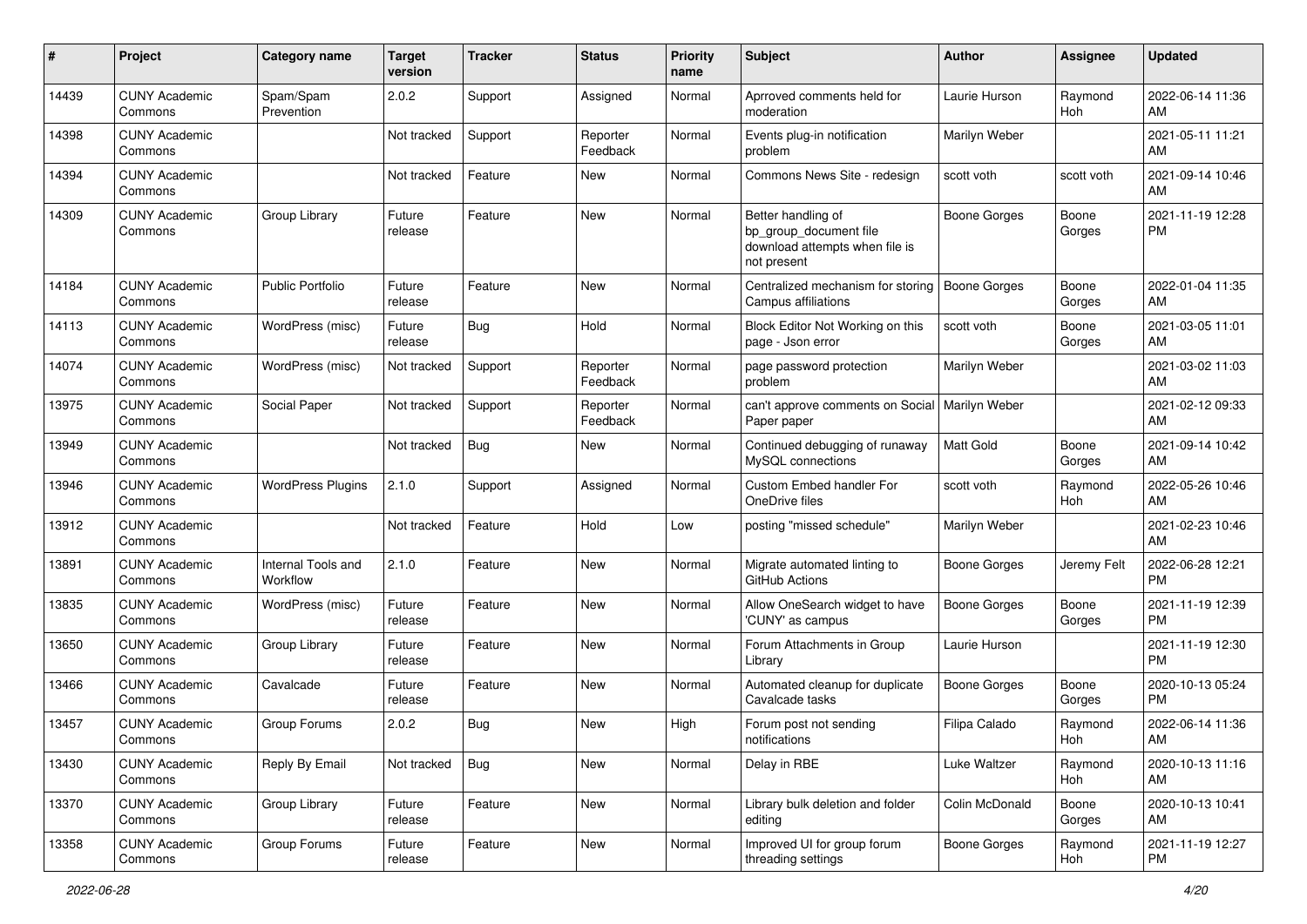| #     | Project                         | <b>Category name</b>      | <b>Target</b><br>version | <b>Tracker</b> | <b>Status</b>        | Priority<br>name | <b>Subject</b>                                                                                | <b>Author</b>       | Assignee              | <b>Updated</b>                |
|-------|---------------------------------|---------------------------|--------------------------|----------------|----------------------|------------------|-----------------------------------------------------------------------------------------------|---------------------|-----------------------|-------------------------------|
| 13331 | <b>CUNY Academic</b><br>Commons | Site cloning              | Future<br>release        | <b>Bug</b>     | <b>New</b>           | Normal           | Combine Site Template and<br>Clone operations                                                 | Boone Gorges        | Jeremy Felt           | 2021-11-19 12:39<br><b>PM</b> |
| 13328 | <b>CUNY Academic</b><br>Commons | Group Forums              | Not tracked              | Bug            | Reporter<br>Feedback | Normal           | cross-posting in two related<br>groups                                                        | Marilyn Weber       | Raymond<br><b>Hoh</b> | 2020-09-15 10:39<br><b>PM</b> |
| 13286 | <b>CUNY Academic</b><br>Commons |                           | Not tracked              | Support        | New                  | Normal           | problem connecting with<br>WordPress app                                                      | Marilyn Weber       | Raymond<br>Hoh        | 2020-09-08 11:16<br>AM        |
| 13255 | <b>CUNY Academic</b><br>Commons |                           | Not tracked              | Support        | Reporter<br>Feedback | Normal           | Accessibility problems                                                                        | Marilyn Weber       |                       | 2020-09-01 05:48<br><b>PM</b> |
| 13199 | <b>CUNY Academic</b><br>Commons | Group Forums              | Future<br>release        | Feature        | <b>New</b>           | Normal           | <b>Favoring Groups over bbPress</b><br>plugin                                                 | Colin McDonald      | Colin<br>McDonald     | 2021-11-19 12:28<br><b>PM</b> |
| 13048 | <b>CUNY Academic</b><br>Commons | Shortcodes and<br>embeds  | Future<br>release        | Feature        | New                  | Normal           | Jupyter Notebooks support                                                                     | <b>Boone Gorges</b> |                       | 2020-07-14 11:46<br>AM        |
| 13034 | <b>CUNY Academic</b><br>Commons |                           | Not tracked              | Support        | Reporter<br>Feedback | Normal           | a site is asking people to join the<br>Commons to get a download                              | Marilyn Weber       |                       | 2020-07-12 07:23<br>AM        |
| 12911 | <b>CUNY Academic</b><br>Commons |                           | Not tracked              | Feature        | <b>New</b>           | Normal           | Block access to xmlrpc.php based<br>on User-Agent                                             | <b>Boone Gorges</b> | Boone<br>Gorges       | 2020-06-09 05:12<br><b>PM</b> |
| 12741 | <b>CUNY Academic</b><br>Commons | <b>WordPress Plugins</b>  | Not tracked              | Support        | Reporter<br>Feedback | Normal           | <b>Tableau Public Viz Block</b>                                                               | Marilyn Weber       | Raymond<br>Hoh        | 2020-05-12 11:00<br>AM        |
| 12573 | <b>CUNY Academic</b><br>Commons | <b>WordPress Plugins</b>  | Future<br>release        | Bug            | <b>New</b>           | Normal           | <b>CommentPress Core Issues</b>                                                               | scott voth          |                       | 2020-03-24 04:32<br><b>PM</b> |
| 12484 | <b>CUNY Academic</b><br>Commons |                           | Not tracked              | Support        | Reporter<br>Feedback | Normal           | Sign up Code for COIL Course<br>starting in March                                             | Laurie Hurson       | <b>Matt Gold</b>      | 2020-03-02 02:26<br><b>PM</b> |
| 12446 | <b>CUNY Academic</b><br>Commons | Groups (misc)             | Future<br>release        | Feature        | Reporter<br>Feedback | Normal           | Toggle default site to group forum<br>posting                                                 | Laurie Hurson       | Laurie Hurson         | 2020-03-10 11:57<br>AM        |
| 12438 | <b>CUNY Academic</b><br>Commons | Courses                   | Not tracked              | Bug            | <b>New</b>           | Normal           | Site appearing twice                                                                          | Laurie Hurson       | Boone<br>Gorges       | 2020-02-18 01:34<br><b>PM</b> |
| 12436 | <b>CUNY Academic</b><br>Commons |                           | Not tracked              | Bug            | Assigned             | Normal           | Nightly system downtime                                                                       | Boone Gorges        |                       | 2020-08-01 09:30<br>AM        |
| 12392 | <b>CUNY Academic</b><br>Commons | Help/Codex                | Not tracked              | Documentation  | <b>New</b>           | Normal           | <b>Updates to Common Commons</b><br>Questions on Help Page                                    | scott voth          | Margaret<br>Galvan    | 2020-02-11 10:53<br>AM        |
| 12382 | <b>CUNY Academic</b><br>Commons | Membership                | Not tracked              | Support        | <b>New</b>           | Normal           | Email request change                                                                          | Marilyn Weber       | Marilyn<br>Weber      | 2020-02-06 12:56<br><b>PM</b> |
| 12360 | <b>CUNY Academic</b><br>Commons | <b>WordPress Themes</b>   | Not tracked              | <b>Bug</b>     | Reporter<br>Feedback | Normal           | site just says "DANTE We are<br>currently in maintenance mode,<br>please check back shortly." | Marilyn Weber       |                       | 2020-02-04 12:13<br><b>PM</b> |
| 12352 | <b>CUNY Academic</b><br>Commons |                           | Not tracked              | Support        | <b>New</b>           | Normal           | "posts list" page builder block<br>option                                                     | Marilyn Weber       |                       | 2020-02-03 01:29<br><b>PM</b> |
| 12350 | <b>CUNY Academic</b><br>Commons | <b>Blogs (BuddyPress)</b> | Not tracked              | Support        | Reporter<br>Feedback | Normal           | URL creation problem                                                                          | Marilyn Weber       |                       | 2020-02-03 11:27<br>AM        |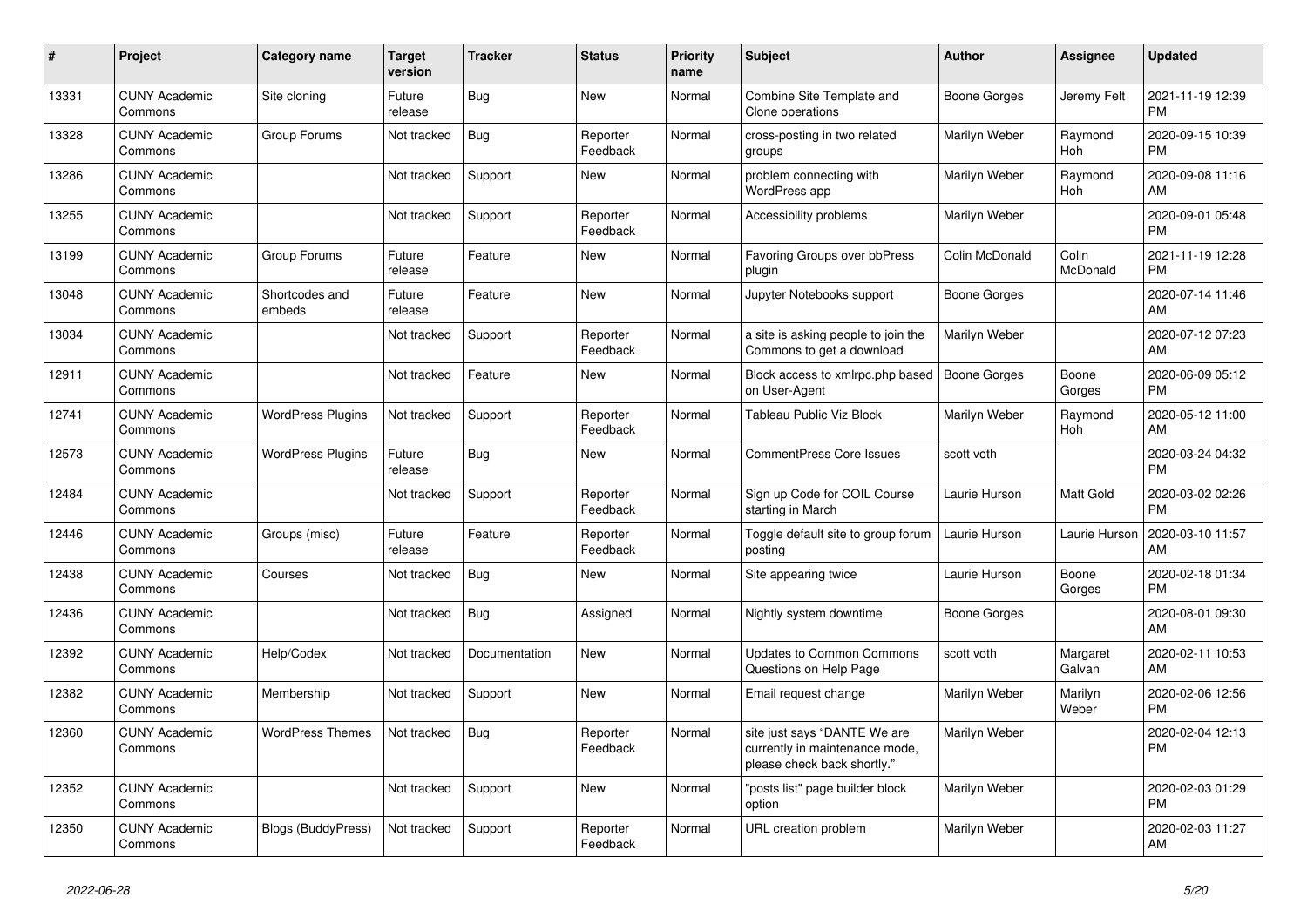| #     | Project                                                                 | <b>Category name</b>       | <b>Target</b><br>version | <b>Tracker</b> | <b>Status</b>        | <b>Priority</b><br>name | Subject                                                                      | Author              | <b>Assignee</b>     | <b>Updated</b>                |
|-------|-------------------------------------------------------------------------|----------------------------|--------------------------|----------------|----------------------|-------------------------|------------------------------------------------------------------------------|---------------------|---------------------|-------------------------------|
| 12328 | <b>CUNY Academic</b><br>Commons                                         |                            | Not tracked              | Support        | <b>New</b>           | Normal                  | Sign up Code for Non-CUNY<br>Faculty                                         | Laurie Hurson       |                     | 2020-01-28 10:25<br>AM        |
| 12247 | <b>CUNY Academic</b><br>Commons                                         | Publicity                  | Not tracked              | Support        | New                  | Normal                  | <b>Screenshot of First Commons</b><br>Homepage                               | scott voth          | scott voth          | 2020-01-14 12:08<br><b>PM</b> |
| 12198 | <b>CUNY Academic</b><br>Commons                                         |                            | Not tracked              | Bug            | Reporter<br>Feedback | Normal                  | Duplicate listing in My Sites                                                | Tom Harbison        |                     | 2019-12-09 05:50<br>PM        |
| 12121 | <b>CUNY Academic</b><br>Commons                                         | <b>WordPress Plugins</b>   | 2.0.2                    | Feature        | Reporter<br>Feedback | Normal                  | Embedding H5P Iframes on<br>Commons Site                                     | Laurie Hurson       | Boone<br>Gorges     | 2022-06-14 11:36<br>AM        |
| 12091 | <b>CUNY Academic</b><br>Commons                                         | <b>Group Files</b>         | Future<br>release        | Feature        | New                  | Normal                  | Improved pre-upload file<br>validation for bp-group-documents                | Boone Gorges        | Boone<br>Gorges     | 2019-11-14 01:21<br><b>PM</b> |
| 12062 | AD/O365 Transition<br>from NonMatric to<br><b>Matriculated Students</b> |                            |                          | Feature        | In Progress          | Normal                  | create solution and console<br>project                                       | Emilio Rodriguez    | Emilio<br>Rodriguez | 2019-11-12 03:56<br>PM        |
| 12042 | <b>CUNY Academic</b><br>Commons                                         | <b>Email Notifications</b> | Future<br>release        | Feature        | New                  | Normal                  | Improved error logging for BPGES   Boone Gorges<br>send queue                |                     | Boone<br>Gorges     | 2021-11-19 12:25<br><b>PM</b> |
| 12004 | <b>CUNY Academic</b><br>Commons                                         |                            | Not tracked              | Support        | Reporter<br>Feedback | Normal                  | Notifications for spam blog<br>comments                                      | Gina Cherry         | Raymond<br>Hoh      | 2019-11-01 12:05<br><b>PM</b> |
| 11971 | <b>CUNY Academic</b><br>Commons                                         | <b>Email Notifications</b> | Future<br>release        | Bug            | Reporter<br>Feedback | Low                     | Pictures obscured in emailed post<br>notifications                           | Marilyn Weber       | Raymond<br>Hoh      | 2019-11-21 01:14<br>PM        |
| 11968 | JustPublics@365<br>MediaCamp                                            |                            |                          | Feature        | <b>New</b>           | Normal                  | Nanoscience Retractable Display<br>Unit                                      | Donald Cherry       | Bonnie<br>Eissner   | 2021-02-19 08:50<br>AM        |
| 11945 | <b>CUNY Academic</b><br>Commons                                         | Reckoning                  | Future<br>release        | Feature        | Reporter<br>Feedback | Normal                  | Add Comments bubble to<br>Reckoning views                                    | <b>Boone Gorges</b> | Boone<br>Gorges     | 2019-11-12 05:14<br>PM        |
| 11883 | <b>CUNY Academic</b><br>Commons                                         | Help/Codex                 | Not tracked              | Support        | New                  | Normal                  | Need Embedding Help Page<br>Update (Tableau)                                 | Anthony Wheeler     | scott voth          | 2019-09-24 08:49<br>AM        |
| 11879 | <b>CUNY Academic</b><br>Commons                                         |                            | Not tracked              | <b>Bug</b>     | <b>New</b>           | Normal                  | Hypothesis comments appearing<br>on multiple, different pdfs across<br>blogs | Laurie Hurson       | Laurie Hurson       | 2019-09-19 02:39<br><b>PM</b> |
| 11860 | <b>CUNY Academic</b><br>Commons                                         | Registration               | Future<br>release        | Feature        | <b>New</b>           | Normal                  | <b>Ensure Students Are Aware They</b><br>Can Use Aliases At Registration     | scott voth          |                     | 2019-09-24 08:46<br>AM        |
| 11848 | <b>CUNY Academic</b><br>Commons                                         |                            | Not tracked              | Support        | Hold                 | Normal                  | a Dean of Faculty wants to share<br>a large file                             | Marilyn Weber       |                     | 2019-09-24 08:44<br>AM        |
| 11843 | <b>CUNY Academic</b><br>Commons                                         | WordPress (misc)           | Future<br>release        | Design/UX      | <b>New</b>           | Normal                  | Tweaking the Gutenberg Editor<br>Interface                                   | Laurie Hurson       |                     | 2022-04-26 12:00<br>PM        |
| 11834 | <b>CUNY Academic</b><br>Commons                                         | <b>Group Files</b>         | Future<br>release        | Feature        | New                  | Normal                  | Improved tools for managing<br>group file folders                            | <b>Boone Gorges</b> | Sonja Leix          | 2019-09-06 03:55<br>PM        |
| 11789 | <b>CUNY Academic</b><br>Commons                                         | Courses                    | Future<br>release        | Feature        | New                  | Normal                  | Ability to remove item from<br>Courses list                                  | Laurie Hurson       | Sonja Leix          | 2019-09-24 12:28<br><b>PM</b> |
| 11788 | <b>CUNY Academic</b><br>Commons                                         | <b>WordPress Plugins</b>   | Future<br>release        | Support        | Reporter<br>Feedback | Normal                  | Plugin Request - Browse Aloud                                                | scott voth          |                     | 2019-09-24 08:42<br>AM        |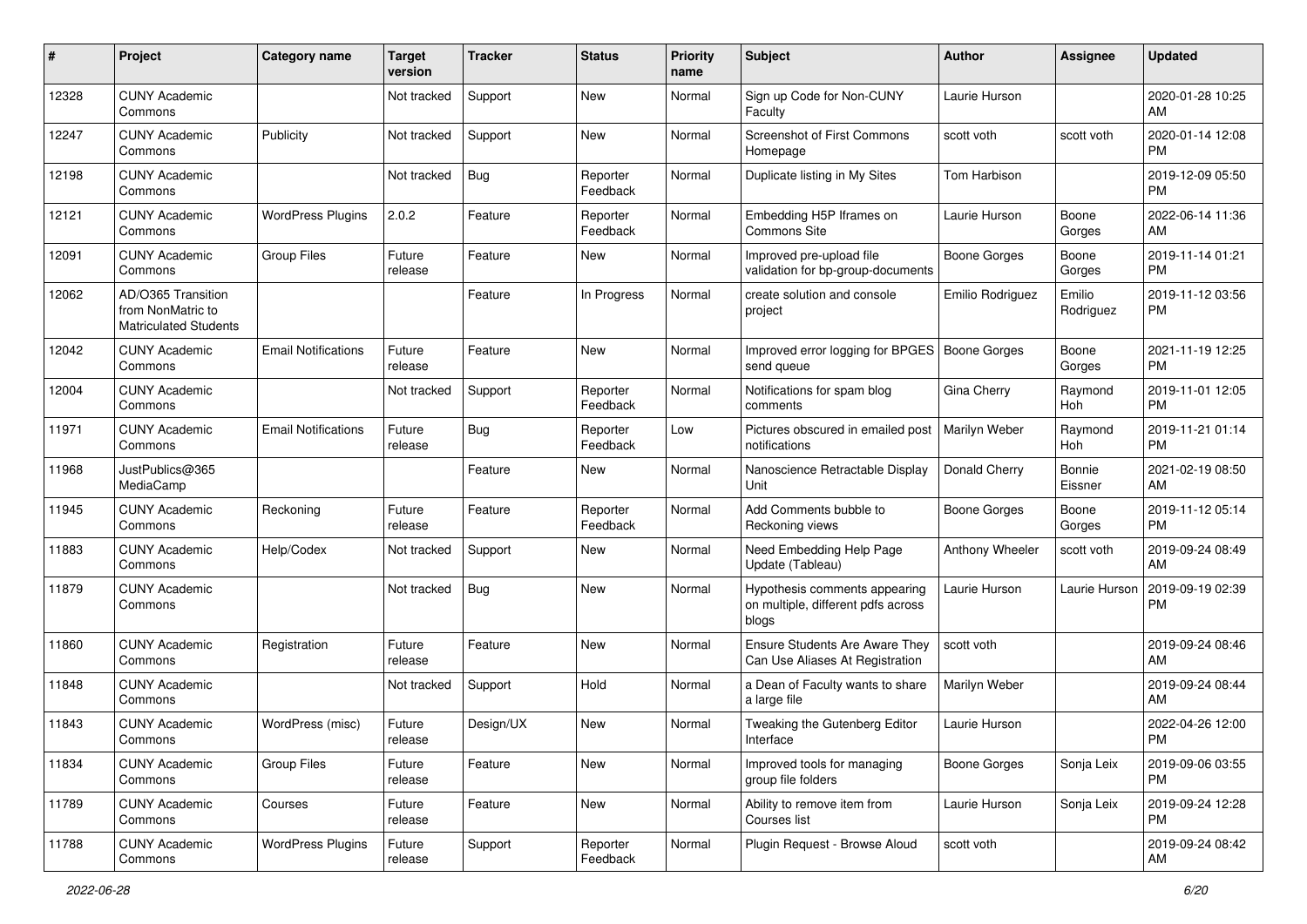| #     | Project                         | <b>Category name</b>     | <b>Target</b><br>version | <b>Tracker</b> | <b>Status</b>        | <b>Priority</b><br>name | Subject                                                                              | Author                | <b>Assignee</b>    | <b>Updated</b>                |
|-------|---------------------------------|--------------------------|--------------------------|----------------|----------------------|-------------------------|--------------------------------------------------------------------------------------|-----------------------|--------------------|-------------------------------|
| 11787 | <b>CUNY Academic</b><br>Commons |                          | Not tracked              | Support        | Reporter<br>Feedback | Normal                  | automated comments notifications   Marilyn Weber<br>on ZenDesk                       |                       |                    | 2019-08-26 06:18<br>PM        |
| 11771 | <b>CUNY Academic</b><br>Commons |                          | Not tracked              | Support        | Reporter<br>Feedback | Normal                  | post displays in sections                                                            | Marilyn Weber         |                    | 2019-08-20 10:34<br>AM        |
| 11649 | <b>CUNY Academic</b><br>Commons | <b>WordPress Plugins</b> | 2.0.2                    | Bug            | In Progress          | Normal                  | CC license displayed on every<br>page                                                | Gina Cherry           | Raymond<br>Hoh     | 2022-06-14 11:36<br>AM        |
| 11624 | <b>CUNY Academic</b><br>Commons | WordPress (misc)         | Not tracked              | Support        | New                  | Normal                  | Change pages into posts or swap<br>database for a Commons site?                      | Stephen Klein         | Raymond<br>Hoh     | 2019-07-09 11:04<br>AM        |
| 11556 | <b>CUNY Academic</b><br>Commons | Courses                  | Not tracked              | <b>Bug</b>     | Reporter<br>Feedback | Normal                  | Instructor name given in course<br>listing                                           | Tom Harbison          |                    | 2019-06-25 04:12<br><b>PM</b> |
| 11545 | <b>CUNY Academic</b><br>Commons | <b>WordPress Plugins</b> | Not tracked              | Support        | New                  | Normal                  | Twitter searches in WordPress                                                        | Gina Cherry           | <b>Matt Gold</b>   | 2019-09-23 01:03<br><b>PM</b> |
| 11531 | <b>CUNY Academic</b><br>Commons | Events                   | Future<br>release        | Feature        | New                  | Normal                  | Main Events calendar should<br>include non-public events that<br>user has access to  | scott voth            | Boone<br>Gorges    | 2019-06-11 10:00<br>AM        |
| 11519 | <b>CUNY Academic</b><br>Commons |                          | Not tracked              | Support        | Assigned             | Normal                  | comment option not appearing                                                         | Marilyn Weber         |                    | 2019-09-24 10:28<br>AM        |
| 11517 | <b>CUNY Academic</b><br>Commons |                          | Not tracked              | Feature        | Assigned             | Normal                  | wp-accessibility plugin should not<br>strip 'target=" blank" by default              | <b>Boone Gorges</b>   | Laurie Hurson      | 2019-09-24 09:57<br>AM        |
| 11509 | <b>CUNY Academic</b><br>Commons |                          | Not tracked              | Support        | Reporter<br>Feedback | Normal                  | deleted Page causing a Menu<br>problem?                                              | Marilyn Weber         |                    | 2019-06-04 09:54<br>AM        |
| 11496 | <b>CUNY Academic</b><br>Commons | <b>Public Portfolio</b>  | 1.15.2                   | Support        | New                  | Normal                  | Replace Twitter Icon on Member<br>Portfolio page                                     | scott voth            | Boone<br>Gorges    | 2019-06-06 01:03<br>PM        |
| 11493 | <b>CUNY Academic</b><br>Commons | Domain Mapping           | Not tracked              | Support        | Reporter<br>Feedback | Normal                  | Domain Mapping Request - Talia<br>Schaffer                                           | scott voth            | Matt Gold          | 2019-08-06 08:39<br>AM        |
| 11449 | <b>CUNY Academic</b><br>Commons | WordPress - Media        | Not tracked              | Support        | Reporter<br>Feedback | Normal                  | Cloning Media Library for JITP<br>from Staging to Production Site                    | <b>Patrick DeDauw</b> | Boone<br>Gorges    | 2019-05-13 12:00<br>PM        |
| 11415 | <b>CUNY Academic</b><br>Commons | <b>WordPress Plugins</b> | Not tracked              | <b>Bug</b>     | Reporter<br>Feedback | Normal                  | <b>Blog Subscriptions in Jetpack</b>                                                 | Laurie Hurson         |                    | 2019-05-14 10:34<br>AM        |
| 11393 | <b>CUNY Academic</b><br>Commons |                          | Not tracked              | Publicity      | New                  | Normal                  | After 1.15 release, ceate a hero<br>slide and post about adding a site<br>to a group | scott voth            | Patrick<br>Sweeney | 2019-05-14 10:32<br>AM        |
| 11392 | <b>CUNY Academic</b><br>Commons |                          | Future<br>release        | Bug            | New                  | Normal                  | Migrate users away from<br><b>StatPress</b>                                          | <b>Boone Gorges</b>   |                    | 2019-04-23 03:53<br>PM        |
| 11386 | <b>CUNY Academic</b><br>Commons | WordPress - Media        | Not tracked              | Support        | Reporter<br>Feedback | Normal                  | disappearing images                                                                  | scott voth            | Boone<br>Gorges    | 2019-05-14 10:32<br>AM        |
| 11243 | <b>CUNY Academic</b><br>Commons | BuddyPress (misc)        | Future<br>release        | <b>Bug</b>     | New                  | Normal                  | Audit bp-custom.php                                                                  | Raymond Hoh           | Raymond<br>Hoh     | 2022-04-26 11:59<br>AM        |
| 11149 | <b>CUNY Academic</b><br>Commons |                          | Not tracked              | Support        | Reporter<br>Feedback | Normal                  | comments getting blocked                                                             | Marilyn Weber         | Raymond<br>Hoh     | 2019-03-26 11:40<br>AM        |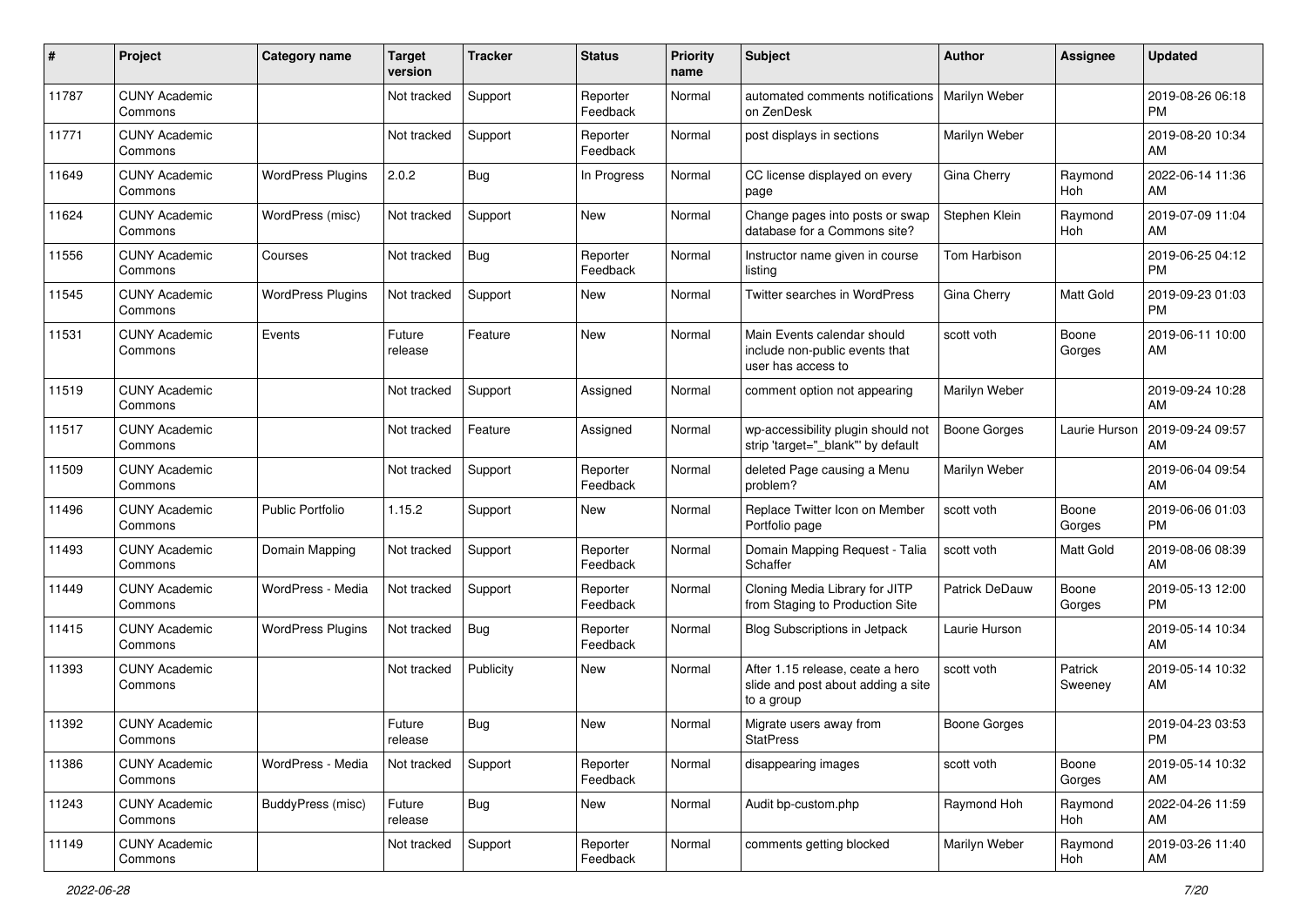| #     | Project                         | <b>Category name</b>        | <b>Target</b><br>version | <b>Tracker</b> | <b>Status</b>        | <b>Priority</b><br>name | <b>Subject</b>                                                                                               | Author                  | <b>Assignee</b>  | <b>Updated</b>                |
|-------|---------------------------------|-----------------------------|--------------------------|----------------|----------------------|-------------------------|--------------------------------------------------------------------------------------------------------------|-------------------------|------------------|-------------------------------|
| 11131 | <b>CUNY Academic</b><br>Commons |                             | Future<br>release        | Feature        | Reporter<br>Feedback | Normal                  | <b>Image Annotation Plugins</b>                                                                              | Laurie Hurson           |                  | 2019-02-26 11:33<br>AM        |
| 11120 | <b>CUNY Academic</b><br>Commons | <b>WordPress Plugins</b>    | Not tracked              | <b>Bug</b>     | Reporter<br>Feedback | Normal                  | Events Manager Events Not<br>Showing Up                                                                      | Mark Webb               |                  | 2019-02-27 04:10<br>PM        |
| 11077 | <b>CUNY Academic</b><br>Commons | Events                      | Not tracked              | Feature        | Reporter<br>Feedback | Normal                  | Show event category description<br>in event list view                                                        | Raffi<br>Khatchadourian |                  | 2019-02-12 10:38<br>РM        |
| 11024 | <b>CUNY Academic</b><br>Commons | WordPress (misc)            | Future<br>release        | Bug            | <b>New</b>           | Normal                  | Subsites should not show "you<br>should update your .htaccess<br>now" notice after permalink setting<br>save | <b>Boone Gorges</b>     |                  | 2019-01-28 01:35<br><b>PM</b> |
| 10982 | <b>CUNY Academic</b><br>Commons | Domain Mapping              | Not tracked              | Support        | Reporter<br>Feedback | Normal                  | <b>CNAME</b> question                                                                                        | scott voth              |                  | 2019-01-22 04:29<br>РM        |
| 10839 | <b>CUNY Academic</b><br>Commons | About page                  | Not tracked              | Support        | <b>New</b>           | Normal                  | <b>Mission Statement Needs</b><br>Revision                                                                   | scott voth              | <b>Matt Gold</b> | 2018-12-26 10:58<br>AM        |
| 10794 | <b>CUNY Academic</b><br>Commons | Performance                 | Not tracked              | <b>Bug</b>     | <b>New</b>           | Normal                  | Memcached connection<br>occasionally breaks                                                                  | Boone Gorges            | Boone<br>Gorges  | 2018-12-06 03:30<br>PM        |
| 10769 | <b>CUNY Academic</b><br>Commons | <b>WordPress Themes</b>     | Not tracked              | <b>Bug</b>     | Reporter<br>Feedback | Normal                  | 2011 Theme Sidebar                                                                                           | Mark Webb               |                  | 2018-12-04 04:09<br>PM        |
| 10678 | <b>CUNY Academic</b><br>Commons |                             | Not tracked              | <b>Bug</b>     | Reporter<br>Feedback | High                    | Newsletter Plugin Not Sending<br>Out Newsletters                                                             | Mark Webb               | Boone<br>Gorges  | 2019-09-16 09:38<br>РM        |
| 10659 | <b>CUNY Academic</b><br>Commons | Group Forums                | Future<br>release        | Feature        | Assigned             | Normal                  | Post to multiple groups via email                                                                            | Matt Gold               | Raymond<br>Hoh   | 2018-11-15 12:54<br>AM        |
| 10657 | <b>CUNY Academic</b><br>Commons |                             | Not tracked              | Support        | Reporter<br>Feedback | Normal                  | child theme problems                                                                                         | Marilyn Weber           |                  | 2018-11-08 01:19<br><b>PM</b> |
| 10580 | <b>CUNY Academic</b><br>Commons | Information<br>Architecture | Future<br>release        | Design/UX      | New                  | Normal                  | Primary nav item review                                                                                      | <b>Boone Gorges</b>     | Sara Cannon      | 2022-06-28 01:29<br><b>PM</b> |
| 10439 | <b>CUNY Academic</b><br>Commons | Design                      | 2.1.0                    | Design/UX      | New                  | Normal                  | Create Style Guide for Commons                                                                               | Sonja Leix              | Sara Cannon      | 2022-06-28 01:43<br>РM        |
| 10380 | <b>CUNY Academic</b><br>Commons | WordPress (misc)            | Future<br>release        | Feature        | In Progress          | Normal                  | Remove blacklisted plugins                                                                                   | <b>Boone Gorges</b>     |                  | 2022-04-26 12:00<br><b>PM</b> |
| 10368 | <b>CUNY Academic</b><br>Commons |                             | Future<br>release        | Feature        | Assigned             | Normal                  | Use ORCID data to populate<br>academic profile page                                                          | Stephen Francoeur       | Boone<br>Gorges  | 2018-09-25 01:53<br><b>PM</b> |
| 10354 | <b>CUNY Academic</b><br>Commons | <b>Public Portfolio</b>     | Future<br>release        | Feature        | New                  | Normal                  | Opt out of Having a Profile Page                                                                             | scott voth              | Chris Stein      | 2020-05-12 10:43<br>AM        |
| 10273 | <b>CUNY Academic</b><br>Commons | Registration                | Not tracked              | Support        | Reporter<br>Feedback | Normal                  | users combining CF and campus<br>address                                                                     | Marilyn Weber           |                  | 2019-09-18 10:58<br>AM        |
| 10262 | <b>CUNY Academic</b><br>Commons |                             | Not tracked              | Bug            | Reporter<br>Feedback | Normal                  | Newsletter Plugin: Broken Image<br>at Bottom of All Newsletters                                              | Mark Webb               | Raymond<br>Hoh   | 2018-08-30 05:17<br><b>PM</b> |
| 10226 | <b>CUNY Academic</b><br>Commons | Courses                     | Future<br>release        | Feature        | New                  | Normal                  | Add "My Courses" to drop down<br>list                                                                        | scott voth              | Boone<br>Gorges  | 2021-11-19 12:42<br><b>PM</b> |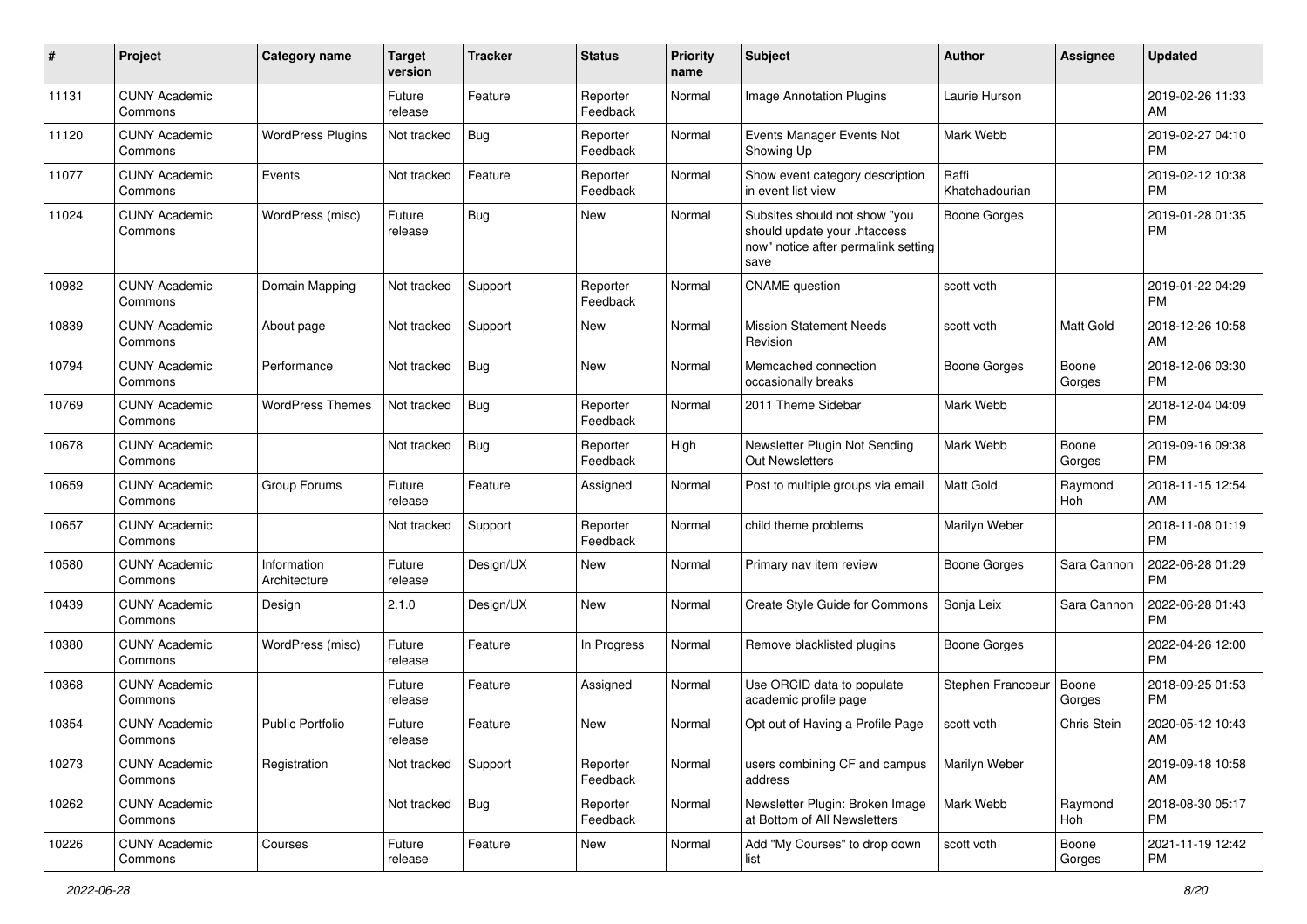| #     | Project                         | <b>Category name</b>       | <b>Target</b><br>version | <b>Tracker</b> | <b>Status</b>        | <b>Priority</b><br>name | Subject                                                                                                                                      | <b>Author</b>           | <b>Assignee</b>     | <b>Updated</b>                |
|-------|---------------------------------|----------------------------|--------------------------|----------------|----------------------|-------------------------|----------------------------------------------------------------------------------------------------------------------------------------------|-------------------------|---------------------|-------------------------------|
| 10040 | <b>CUNY Academic</b><br>Commons | WordPress (misc)           | Not tracked              | Bug            | Reporter<br>Feedback | Normal                  | User doesn't see full list of themes   Matt Gold                                                                                             |                         | Boone<br>Gorges     | 2018-07-25 10:12<br>AM        |
| 9979  | <b>CUNY Academic</b><br>Commons | <b>Email Notifications</b> | Not tracked              | <b>Bug</b>     | Reporter<br>Feedback | Normal                  | Reports of slow email activation<br>emails                                                                                                   | <b>Matt Gold</b>        | Boone<br>Gorges     | 2018-08-29 09:40<br><b>PM</b> |
| 9947  | <b>CUNY Academic</b><br>Commons | <b>WordPress Plugins</b>   | Future<br>release        | Feature        | Reporter<br>Feedback | Normal                  | Install H5P quiz plugin                                                                                                                      | Matt Gold               | Boone<br>Gorges     | 2018-09-11 11:01<br>AM        |
| 9941  | <b>CUNY Academic</b><br>Commons | Wiki                       | Not tracked              | Support        | Assigned             | Normal                  | Wiki functionality                                                                                                                           | <b>Matt Gold</b>        | Boone<br>Gorges     | 2018-06-26 10:57<br>AM        |
| 9926  | <b>CUNY Academic</b><br>Commons | <b>WordPress Plugins</b>   | Future<br>release        | Bug            | New                  | Normal                  | twitter-mentions-as-comments<br>cron jobs can run long                                                                                       | Boone Gorges            | Boone<br>Gorges     | 2018-10-24 12:34<br><b>PM</b> |
| 9908  | <b>CUNY Academic</b><br>Commons |                            | Not tracked              | Feature        | <b>New</b>           | Normal                  | Is it possible to send email<br>updates to users (or an email<br>address not on the list) for only a<br>single page AFTER being<br>prompted? | <b>Michael Shields</b>  | scott voth          | 2018-06-11 01:34<br><b>PM</b> |
| 9895  | <b>CUNY Academic</b><br>Commons | Onboarding                 | Future<br>release        | Feature        | Assigned             | Normal                  | Add "Accept Invitation"<br>link/button/function to Group<br>and/or Site invitation emails?                                                   | Luke Waltzer            | Boone<br>Gorges     | 2018-06-07 12:42<br><b>PM</b> |
| 9835  | <b>CUNY Academic</b><br>Commons | Group Forums               | Future<br>release        | Bug            | Assigned             | Normal                  | add a "like" function?                                                                                                                       | Marilyn Weber           | <b>Erik Trainer</b> | 2018-06-05 01:49<br><b>PM</b> |
| 9729  | <b>CUNY Academic</b><br>Commons | <b>SEO</b>                 | Not tracked              | Support        | <b>New</b>           | Normal                  | 503 Errors showing on<br>newlaborforum.cunv.edu                                                                                              | Diane Krauthamer        | Raymond<br>Hoh      | 2018-05-22 04:48<br><b>PM</b> |
| 9720  | <b>CUNY Academic</b><br>Commons | Authentication             | Future<br>release        | Feature        | <b>New</b>           | Normal                  | The Commons should be an<br>oAuth provider                                                                                                   | <b>Boone Gorges</b>     |                     | 2019-03-01 02:04<br><b>PM</b> |
| 9643  | <b>CUNY Academic</b><br>Commons | Publicity                  | Not tracked              | Feature        | New                  | Normal                  | Create a page on the Commons<br>for logos etc.                                                                                               | Stephen Real            | Stephen Real        | 2018-04-24 10:53<br>AM        |
| 9515  | <b>CUNY Academic</b><br>Commons | <b>WordPress Plugins</b>   | Not tracked              | Bug            | Reporter<br>Feedback | Normal                  | Text to Speech plugin - "More<br>Slowly" checkbox not working                                                                                | scott voth              | Boone<br>Gorges     | 2018-06-13 02:26<br><b>PM</b> |
| 9420  | <b>CUNY Academic</b><br>Commons | cuny.is                    | Not tracked              | Feature        | New                  | Normal                  | Request for http://cuny.is/streams                                                                                                           | Raffi<br>Khatchadourian | Marilyn<br>Weber    | 2018-04-02 10:08<br>AM        |
| 9346  | <b>CUNY Academic</b><br>Commons | WordPress (misc)           | Not tracked              | <b>Bug</b>     | New                  | Normal                  | Clone cetls.bmcc.cuny.edu for<br>development                                                                                                 | Owen Roberts            | Raymond<br>Hoh      | 2018-03-06 05:35<br><b>PM</b> |
| 9289  | <b>CUNY Academic</b><br>Commons | <b>WordPress Plugins</b>   | Future<br>release        | Bug            | Reporter<br>Feedback | Normal                  | <b>Email Users Plugin</b>                                                                                                                    | Laurie Hurson           | Boone<br>Gorges     | 2018-10-24 12:34<br>PM        |
| 9211  | <b>CUNY Academic</b><br>Commons | <b>WordPress Plugins</b>   | Future<br>release        | Support        | Reporter<br>Feedback | Normal                  | Auto-Role Setting in Forum Plugin<br><b>Causing Some Confusion</b>                                                                           | Luke Waltzer            | Boone<br>Gorges     | 2018-03-13 11:44<br>AM        |
| 9207  | <b>CUNY Academic</b><br>Commons |                            | Future<br>release        | Support        | Reporter<br>Feedback | Normal                  | display dashboards made in<br>Tableau?                                                                                                       | Marilyn Weber           | Boone<br>Gorges     | 2018-04-10 10:42<br>AM        |
| 9060  | <b>CUNY Academic</b><br>Commons | Commons In A Box           | Not tracked              | Bug            | Hold                 | Normal                  | Problems with CBox image library<br>/ upload                                                                                                 | Lisa Rhody              | Raymond<br>Hoh      | 2018-01-10 03:26<br>PM        |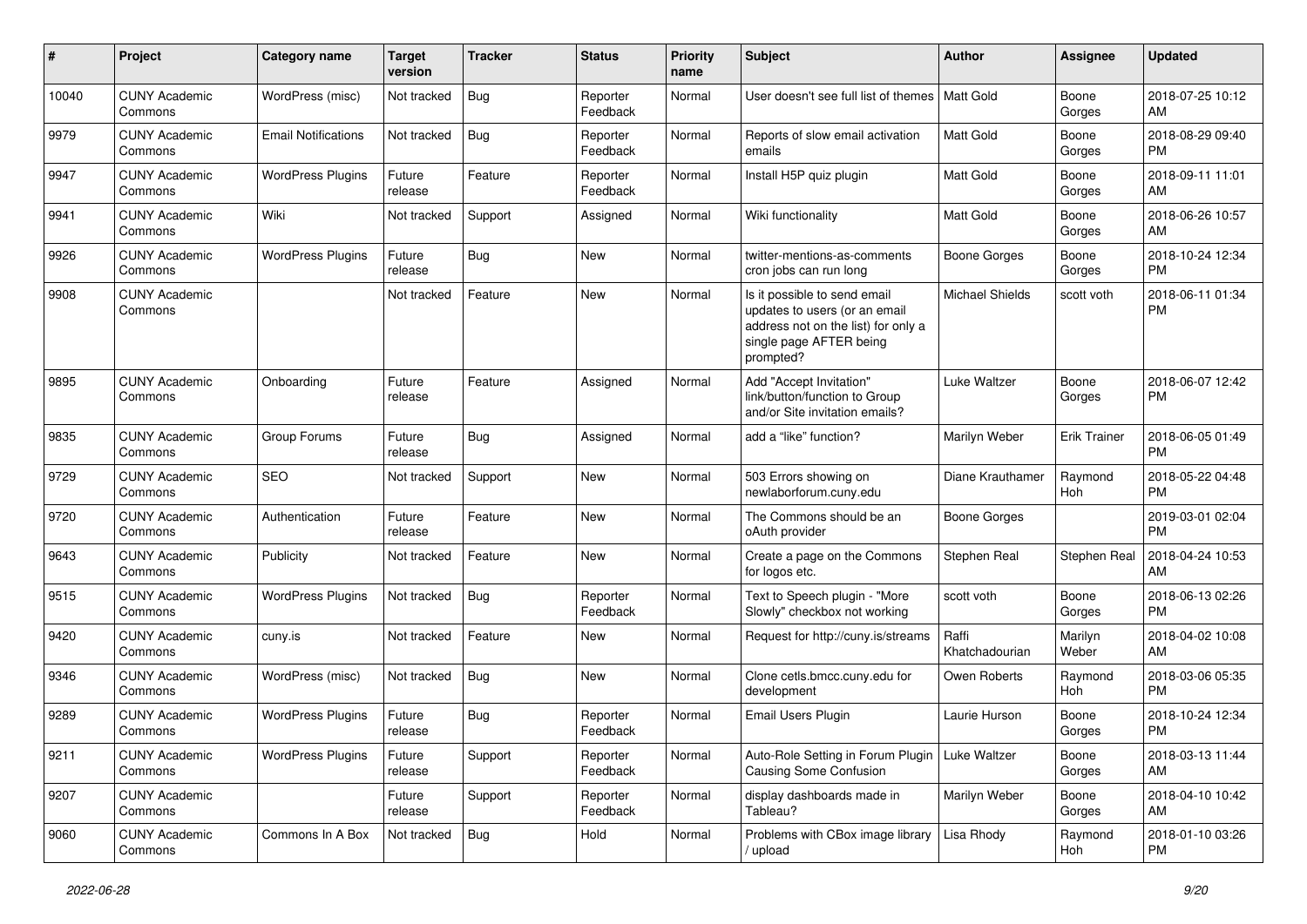| #    | Project                         | <b>Category name</b>      | <b>Target</b><br>version | <b>Tracker</b> | <b>Status</b>        | <b>Priority</b><br>name | Subject                                                                                         | <b>Author</b>           | <b>Assignee</b>    | <b>Updated</b>                |
|------|---------------------------------|---------------------------|--------------------------|----------------|----------------------|-------------------------|-------------------------------------------------------------------------------------------------|-------------------------|--------------------|-------------------------------|
| 9028 | <b>CUNY Academic</b><br>Commons | Onboarding                | Future<br>release        | Feature        | Assigned             | Normal                  | suggest groups to new members<br>during the registration process                                | <b>Matt Gold</b>        | Chris Stein        | 2018-10-24 12:34<br><b>PM</b> |
| 9015 | <b>CUNY Academic</b><br>Commons | Groups (misc)             | Not tracked              | Outreach       | Assigned             | Normal                  | Email group admins the email<br>addresses of their groups                                       | <b>Matt Gold</b>        | <b>Matt Gold</b>   | 2018-01-02 09:54<br>AM        |
| 8992 | <b>NYCDH Community</b><br>Site  |                           |                          | Bug            | Assigned             | Normal                  | Multiple RBE error reports                                                                      | <b>Matt Gold</b>        | Raymond<br>Hoh     | 2017-12-11 05:43<br><b>PM</b> |
| 8991 | <b>CUNY Academic</b><br>Commons | Reply By Email            | Not tracked              | <b>Bug</b>     | Hold                 | Normal                  | RBE duplicate email message<br>issue                                                            | <b>Matt Gold</b>        | Raymond<br>Hoh     | 2018-02-18 08:53<br><b>PM</b> |
| 8976 | <b>CUNY Academic</b><br>Commons | Reply By Email            | Not tracked              | Feature        | Assigned             | Normal                  | Package RBE new topics<br>posting?                                                              | <b>Matt Gold</b>        | Raymond<br>Hoh     | 2017-12-04 02:34<br><b>PM</b> |
| 8902 | <b>CUNY Academic</b><br>Commons | Design                    | Not tracked              | Feature        | Assigned             | Normal                  | Report back on research on<br><b>BuddyPress themes</b>                                          | <b>Matt Gold</b>        | Michael Smith      | 2017-11-10 12:31<br><b>PM</b> |
| 8901 | <b>CUNY Academic</b><br>Commons | Accessibility             | Future<br>release        | Feature        | Assigned             | Normal                  | Theme analysis for accessibility                                                                | Matt Gold               | Boone<br>Gorges    | 2022-04-26 11:59<br>AM        |
| 8900 | <b>CUNY Academic</b><br>Commons | Accessibility             | Future<br>release        | Feature        | Assigned             | Normal                  | Look into tools to enforce<br>accessibility in WP environment                                   | <b>Matt Gold</b>        | Boone<br>Gorges    | 2022-04-26 11:59<br>AM        |
| 8898 | <b>CUNY Academic</b><br>Commons | Social Paper              | Not tracked              | Feature        | Assigned             | Normal                  | Usage data on docs and social<br>paper                                                          | Matt Gold               | Matt Gold          | 2017-11-16 11:32<br>AM        |
| 8837 | <b>CUNY Academic</b><br>Commons |                           | Not tracked              | Feature        | Assigned             | Normal                  | Create a form to request info from<br>people requesting premium<br>themes and plugins           | <b>Matt Gold</b>        | Marilyn<br>Weber   | 2017-11-14 03:35<br><b>PM</b> |
| 8836 | <b>CUNY Academic</b><br>Commons | <b>Blogs (BuddyPress)</b> | Future<br>release        | Feature        | Assigned             | Normal                  | Redesign site launch process                                                                    | Matt Gold               | Boone<br>Gorges    | 2019-10-03 02:49<br><b>PM</b> |
| 8835 | <b>CUNY Academic</b><br>Commons | <b>Blogs (BuddyPress)</b> | Future<br>release        | Feature        | <b>New</b>           | Normal                  | Extend cuny.is shortlinks to sites                                                              | Luke Waltzer            | Boone<br>Gorges    | 2022-04-26 11:59<br>AM        |
| 8756 | <b>CUNY Academic</b><br>Commons | Group Blogs               | Future<br>release        | Feature        | Hold                 | Normal                  | Connect multiple blogs to one<br>group?                                                         | <b>Matt Gold</b>        | Boone<br>Gorges    | 2017-09-30 10:42<br>AM        |
| 8675 | <b>CUNY Academic</b><br>Commons | <b>User Onboarding</b>    | Future<br>release        | Bug            | Reporter<br>Feedback | Low                     | Add new User search screen calls<br>for the input of email address but<br>doesn't work with one | Paul Hebert             | Boone<br>Gorges    | 2017-10-11 11:17<br>AM        |
| 8666 | <b>CUNY Academic</b><br>Commons | Teaching                  | Not tracked              | Documentation  | Assigned             | Normal                  | Create Teaching on the<br>Commons Resource Page                                                 | Matt Gold               | Laurie Hurson      | 2019-09-23 03:16<br><b>PM</b> |
| 8607 | <b>CUNY Academic</b><br>Commons |                           | Not tracked              | Support        | New                  | Normal                  | Paypal?                                                                                         | Marilyn Weber           | <b>Matt Gold</b>   | 2018-05-15 01:37<br>PM        |
| 8498 | <b>CUNY Academic</b><br>Commons | <b>WordPress Plugins</b>  | Future<br>release        | Feature        | New                  | Low                     | <b>Gravity Forms Email Users</b>                                                                | Raffi<br>Khatchadourian | Matt Gold          | 2017-10-13 12:58<br><b>PM</b> |
| 8440 | <b>CUNY Academic</b><br>Commons | Onboarding                | Not tracked              | <b>Bug</b>     | New                  | Normal                  | Create Test Email Accounts for<br><b>Onboarding Project</b>                                     | Stephen Real            | Stephen Real       | 2017-08-01 09:49<br>PM        |
| 8211 | <b>CUNY Academic</b><br>Commons | <b>WordPress Themes</b>   | Future<br>release        | Feature        | New                  | Normal                  | Theme Suggestions: Material<br>Design-Inspired Themes                                           | Margaret Galvan         | Margaret<br>Galvan | 2017-08-07 02:48<br>PM        |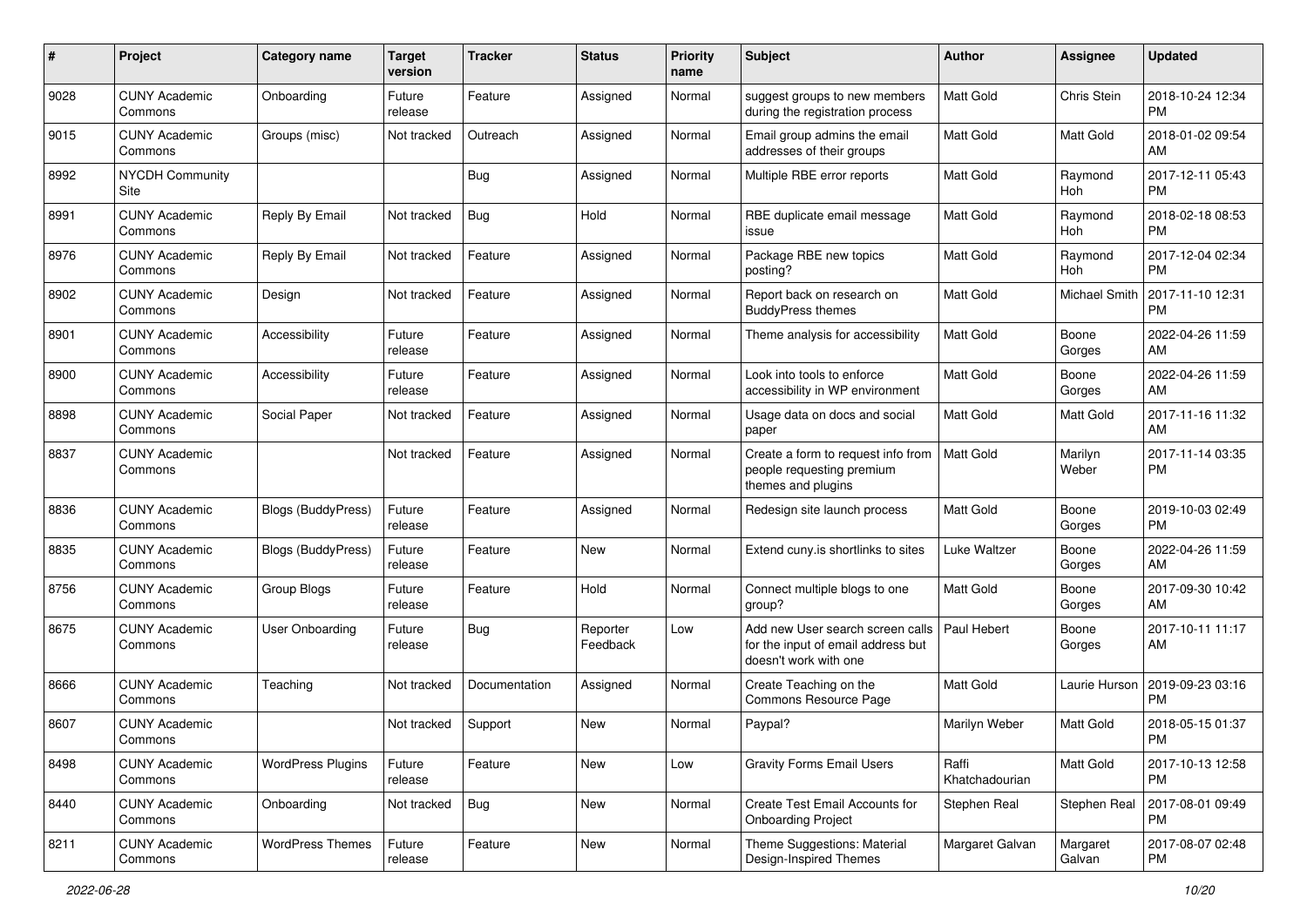| #    | Project                         | <b>Category name</b>     | <b>Target</b><br>version | <b>Tracker</b> | <b>Status</b>        | <b>Priority</b><br>name | Subject                                                                                   | Author              | <b>Assignee</b>    | <b>Updated</b>                |
|------|---------------------------------|--------------------------|--------------------------|----------------|----------------------|-------------------------|-------------------------------------------------------------------------------------------|---------------------|--------------------|-------------------------------|
| 8078 | <b>CUNY Academic</b><br>Commons | <b>WordPress Plugins</b> | Future<br>release        | System Upgrade | Assigned             | Normal                  | CommentPress Updates                                                                      | Margaret Galvan     | Christian<br>Wach  | 2017-05-08 03:49<br><b>PM</b> |
| 7981 | <b>CUNY Academic</b><br>Commons | Social Paper             | Future<br>release        | <b>Bug</b>     | New                  | Normal                  | Social Paper comments should<br>not go to spam                                            | Luke Waltzer        | Boone<br>Gorges    | 2018-04-16 03:52<br><b>PM</b> |
| 7928 | <b>CUNY Academic</b><br>Commons | Group Forums             | Not tracked              | <b>Bug</b>     | New                  | Normal                  | Duplicate Forum post                                                                      | Luke Waltzer        | Raymond<br>Hoh     | 2017-04-11 09:27<br><b>PM</b> |
| 7828 | <b>CUNY Academic</b><br>Commons |                          | Not tracked              | Feature        | Assigned             | Normal                  | Theme Assessment 2017                                                                     | Margaret Galvan     | Margaret<br>Galvan | 2017-05-02 10:41<br><b>PM</b> |
| 7663 | <b>CUNY Academic</b><br>Commons | Social Paper             | Future<br>release        | Bug            | New                  | Normal                  | Social Paper notifications not<br>formatted correctly on secondary<br>sites               | <b>Boone Gorges</b> | Boone<br>Gorges    | 2018-04-16 03:52<br><b>PM</b> |
| 7624 | <b>CUNY Academic</b><br>Commons | BuddyPress (misc)        | Future<br>release        | Design/UX      | <b>New</b>           | Normal                  | <b>BP</b> Notifications                                                                   | Luke Waltzer        | Paige Dupont       | 2017-02-08 10:43<br>PM        |
| 7115 | <b>CUNY Academic</b><br>Commons | Groups (misc)            | Future<br>release        | Feature        | Reporter<br>Feedback | Normal                  | make licensing info clear during<br>group creation                                        | <b>Matt Gold</b>    | Raymond<br>Hoh     | 2020-12-08 11:32<br>AM        |
| 7022 | <b>CUNY Academic</b><br>Commons | Announcements            | Future<br>release        | <b>Bug</b>     | New                  | Normal                  | Sitewide announcements should<br>be displayed on, and dismissable<br>from, mapped domains | <b>Boone Gorges</b> | Boone<br>Gorges    | 2018-03-22 10:18<br>AM        |
| 6995 | <b>CUNY Academic</b><br>Commons | Home Page                | Not tracked              | <b>Bug</b>     | Assigned             | Normal                  | member filter on homepage not<br>working                                                  | Matt Gold           | Raymond<br>Hoh     | 2016-12-11 09:46<br><b>PM</b> |
| 6755 | <b>CUNY Academic</b><br>Commons | WordPress (misc)         | Future<br>release        | <b>Bug</b>     | <b>New</b>           | Normal                  | Cannot Deactivate Plugin                                                                  | Laura Kane          |                    | 2016-11-16 01:12<br><b>PM</b> |
| 6749 | <b>CUNY Academic</b><br>Commons | Events                   | Future<br>release        | <b>Bug</b>     | New                  | Low                     | BPEO iCal request can trigger<br>very large number of DB queries                          | <b>Boone Gorges</b> | Raymond<br>Hoh     | 2016-11-15 10:09<br><b>PM</b> |
| 6671 | <b>CUNY Academic</b><br>Commons | Reply By Email           | Not tracked              | Bug            | Assigned             | Normal                  | "Post too often" RBE error<br>message                                                     | <b>Matt Gold</b>    | Raymond<br>Hoh     | 2016-11-11 09:55<br>AM        |
| 6665 | <b>CUNY Academic</b><br>Commons |                          | Not tracked              | Publicity      | <b>New</b>           | Normal                  | Dead Link in 1.10 announcement<br>post                                                    | Paige Dupont        | Stephen Real       | 2016-12-01 03:11<br><b>PM</b> |
| 6644 | <b>CUNY Academic</b><br>Commons |                          | Not tracked              | <b>Bug</b>     | Reporter<br>Feedback | High                    | White Screen at Login Pge                                                                 | <b>Luke Waltzer</b> | Raymond<br>Hoh     | 2016-11-21 10:34<br><b>PM</b> |
| 6426 | <b>CUNY Academic</b><br>Commons | Spam/Spam<br>Prevention  | Future<br>release        | Feature        | Assigned             | Normal                  | Force captcha on all comments?                                                            | Matt Gold           | <b>Tahir Butt</b>  | 2016-10-24 02:06<br><b>PM</b> |
| 6392 | <b>CUNY Academic</b><br>Commons | Group Forums             | Future<br>release        | Design/UX      | Assigned             | Low                     | Composition/Preview Panes in<br>Forum Posts                                               | Luke Waltzer        | Paige Dupont       | 2016-10-21 04:26<br>PM        |
| 6389 | <b>CUNY Academic</b><br>Commons | <b>BuddyPress Docs</b>   | Future<br>release        | Feature        | New                  | Low                     | Make Discussion Area Visible<br>When Editing a Doc                                        | Luke Waltzer        | Boone<br>Gorges    | 2016-10-21 04:16<br><b>PM</b> |
| 6356 | <b>CUNY Academic</b><br>Commons | <b>WordPress Plugins</b> | Future<br>release        | <b>Bug</b>     | Reporter<br>Feedback | Low                     | Should Subscribe2 be<br>deprecated?                                                       | Luke Waltzer        |                    | 2017-03-20 12:20<br><b>PM</b> |
| 6332 | <b>CUNY Academic</b><br>Commons | WordPress (misc)         | Future<br>release        | Feature        | New                  | Normal                  | Allow uploaded files to be marked<br>as private in an ad hoc way                          | Boone Gorges        |                    | 2016-10-17 11:41<br>PM        |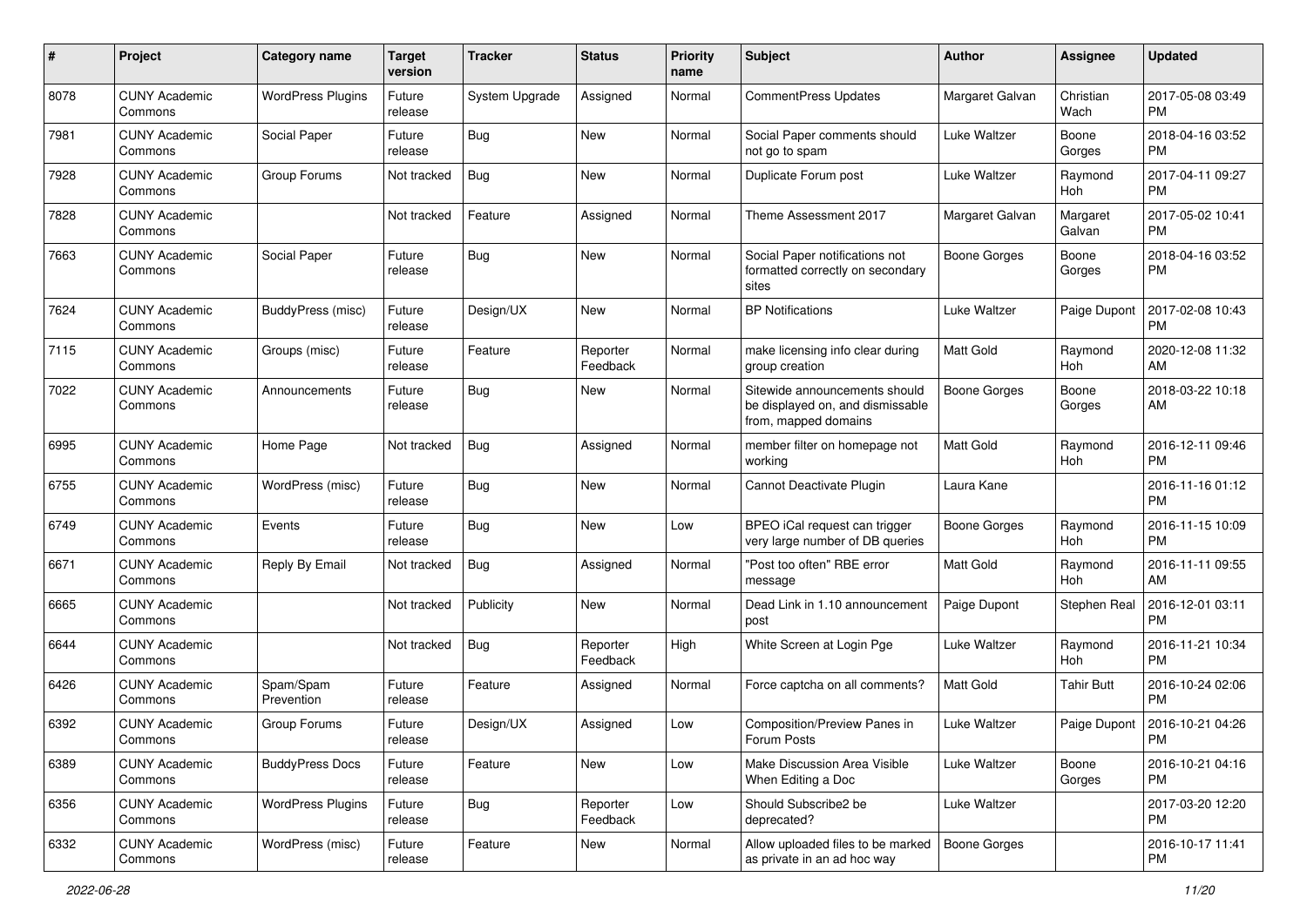| #    | Project                         | Category name              | Target<br>version | Tracker    | <b>Status</b>        | <b>Priority</b><br>name | <b>Subject</b>                                                     | Author              | Assignee              | <b>Updated</b>                |
|------|---------------------------------|----------------------------|-------------------|------------|----------------------|-------------------------|--------------------------------------------------------------------|---------------------|-----------------------|-------------------------------|
| 6298 | <b>CUNY Academic</b><br>Commons | <b>User Experience</b>     | Not tracked       | Design/UX  | Assigned             | Normal                  | Examine data from survey                                           | <b>Matt Gold</b>    | Margaret<br>Galvan    | 2016-10-14 12:16<br><b>PM</b> |
| 6115 | <b>CUNY Academic</b><br>Commons | Publicity                  | Not tracked       | Feature    | Assigned             | Normal                  | create digital signage for GC                                      | Matt Gold           | scott voth            | 2016-10-11 10:09<br>PM        |
| 6078 | <b>CUNY Academic</b><br>Commons | Blogs (BuddyPress)         | Future<br>release | Feature    | <b>New</b>           | Normal                  | <b>Explore Adding Network Blog</b><br>Metadata Plugin              | <b>Luke Waltzer</b> | Luke Waltzer          | 2016-10-11 10:29<br>PM        |
| 6014 | <b>CUNY Academic</b><br>Commons | Publicity                  | Future<br>release | Publicity  | Reporter<br>Feedback | Normal                  | Google search listing                                              | <b>Matt Gold</b>    | Boone<br>Gorges       | 2016-09-21 03:48<br><b>PM</b> |
| 5992 | <b>CUNY Academic</b><br>Commons | <b>Email Notifications</b> | Future<br>release | Feature    | <b>New</b>           | Normal                  | Changing the From line of<br>autogenerated blog emails             | Marilyn Weber       |                       | 2018-09-27 05:19<br>PM        |
| 5955 | <b>CUNY Academic</b><br>Commons | Outreach                   | Future<br>release | Feature    | Assigned             | Normal                  | Create auto-newsletter for<br>commons members                      | <b>Matt Gold</b>    | Luke Waltzer          | 2016-08-30 10:34<br>АM        |
| 5827 | <b>CUNY Academic</b><br>Commons | <b>Public Portfolio</b>    | Future<br>release | <b>Bug</b> | Assigned             | Normal                  | Academic Interests square<br>bracket links not working             | scott voth          | Chris Stein           | 2016-08-11 11:59<br><b>PM</b> |
| 5826 | <b>CUNY Academic</b><br>Commons | <b>WordPress Plugins</b>   | Future<br>release | Support    | Reporter<br>Feedback | Normal                  | <b>Remove Subscription Options</b><br>plugin from directory        | Sarah Morgano       | Sarah<br>Morgano      | 2016-10-21 04:14<br><b>PM</b> |
| 5696 | <b>CUNY Academic</b><br>Commons | Events                     | Future<br>release | Feature    | Assigned             | Normal                  | Events Calendar - display options<br>calendar aggregation          | Matt Gold           | Boone<br>Gorges       | 2016-10-13 11:44<br>AM        |
| 5691 | <b>CUNY Academic</b><br>Commons | Blogs (BuddyPress)         | Future<br>release | <b>Bug</b> | Assigned             | High                    | Differing numbers on Sites display                                 | <b>Matt Gold</b>    | Raymond<br><b>Hoh</b> | 2016-06-13 01:37<br><b>PM</b> |
| 5679 | <b>CUNY Academic</b><br>Commons | Analytics                  | Not tracked       | Feature    | <b>New</b>           | Normal                  | Logged In Users for GA                                             | Valerie Townsend    | Valerie<br>Townsend   | 2016-06-11 09:49<br>AM        |
| 5581 | <b>CUNY Academic</b><br>Commons | Analytics                  | Future<br>release | Feature    | Assigned             | Normal                  | <b>Explore alternatives to Google</b><br>Analytics                 | Matt Gold           | Valerie<br>Townsend   | 2020-04-17 03:12<br><b>PM</b> |
| 5489 | <b>CUNY Academic</b><br>Commons | Social Paper               | Future<br>release | Feature    | <b>New</b>           | Normal                  | Asc/desc sorting for Social Paper<br>directories                   | <b>Boone Gorges</b> |                       | 2016-04-21 10:06<br><b>PM</b> |
| 5488 | <b>CUNY Academic</b><br>Commons | Social Paper               | Future<br>release | <b>Bug</b> | <b>New</b>           | Normal                  | Add a "last edited by" field to<br>Social Paper group directories  | <b>Boone Gorges</b> |                       | 2016-04-21 10:05<br><b>PM</b> |
| 5397 | <b>CUNY Academic</b><br>Commons | Social Paper               | Future<br>release | Feature    | <b>New</b>           | Normal                  | frustrating to have to<br>enable/disable in SP                     | Marilyn Weber       | Samantha<br>Raddatz   | 2016-04-20 03:39<br><b>PM</b> |
| 5317 | <b>CUNY Academic</b><br>Commons | Group Blogs                | Not tracked       | Bug        | Reporter<br>Feedback | Normal                  | Notifications of New Post Didn't<br>Come                           | <b>Luke Waltzer</b> | Samantha<br>Raddatz   | 2016-03-21 10:41<br>РM        |
| 5316 | <b>CUNY Academic</b><br>Commons | User Experience            | Future<br>release | Feature    | Assigned             | Normal                  | Prompt user email address<br>updates                               | Matt Gold           | Stephen Real          | 2016-12-21 03:30<br>PM        |
| 5298 | <b>CUNY Academic</b><br>Commons |                            | Not tracked       | Publicity  | <b>New</b>           | Normal                  | Survey Pop-Up Text                                                 | Samantha Raddatz    | Samantha<br>Raddatz   | 2016-03-22 12:27<br>PМ        |
| 5282 | <b>CUNY Academic</b><br>Commons | Social Paper               | Future<br>release | Bug        | New                  | Normal                  | Replying via email directs to<br>paper but not individual comment. | Marilyn Weber       | Raymond<br><b>Hoh</b> | 2016-03-02 01:48<br>PM        |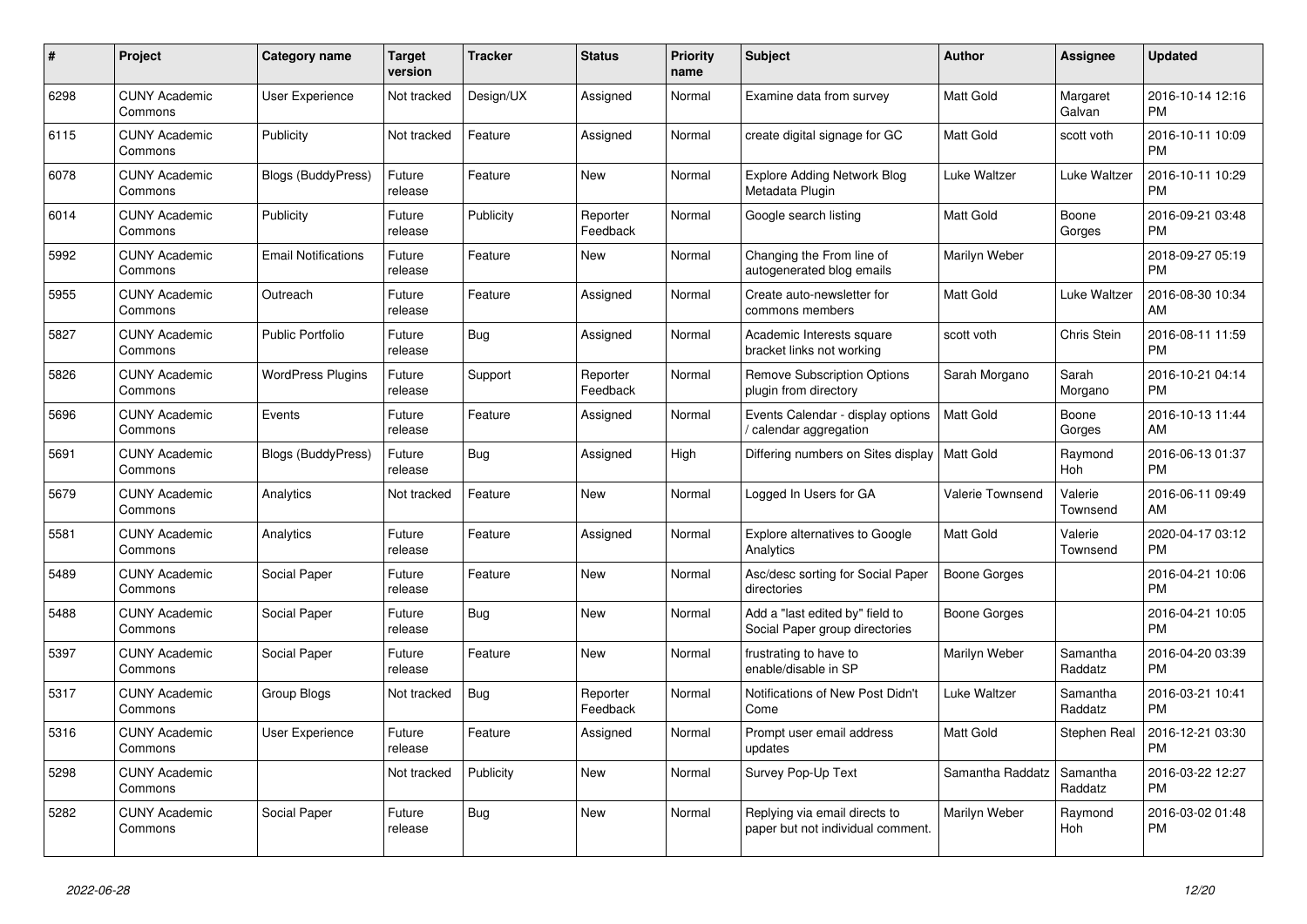| $\pmb{\#}$ | Project                         | <b>Category name</b>   | <b>Target</b><br>version | <b>Tracker</b> | <b>Status</b> | <b>Priority</b><br>name | <b>Subject</b>                                                                                                                                        | Author                  | <b>Assignee</b>     | <b>Updated</b>                |
|------------|---------------------------------|------------------------|--------------------------|----------------|---------------|-------------------------|-------------------------------------------------------------------------------------------------------------------------------------------------------|-------------------------|---------------------|-------------------------------|
| 5268       | <b>CUNY Academic</b><br>Commons | Group Forums           | Future<br>release        | Bug            | Assigned      | Normal                  | Long-time to post to multiple<br>groups                                                                                                               | Luke Waltzer            | Daniel Jones        | 2016-09-07 06:31<br><b>PM</b> |
| 5234       | <b>CUNY Academic</b><br>Commons | Membership             | Future<br>release        | Feature        | Assigned      | Normal                  | Write Unconfirmed patch for WP                                                                                                                        | <b>Boone Gorges</b>     | Boone<br>Gorges     | 2016-10-24 11:18<br>AM        |
| 5225       | <b>CUNY Academic</b><br>Commons | Registration           | Future<br>release        | Feature        | Assigned      | Normal                  | On-boarding Issues                                                                                                                                    | Luke Waltzer            | Samantha<br>Raddatz | 2016-02-12 02:58<br><b>PM</b> |
| 5205       | <b>CUNY Academic</b><br>Commons | Social Paper           | Future<br>release        | Feature        | <b>New</b>    | Normal                  | Social Paper folders                                                                                                                                  | Marilyn Weber           |                     | 2016-02-11 10:24<br><b>PM</b> |
| 5199       | <b>CUNY Academic</b><br>Commons | Social Paper           | Future<br>release        | Feature        | <b>New</b>    | Normal                  | add tables to the SP editor                                                                                                                           | Marilyn Weber           |                     | 2016-10-24 11:27<br>AM        |
| 5183       | <b>CUNY Academic</b><br>Commons | Social Paper           | Future<br>release        | Design/UX      | <b>New</b>    | Normal                  | Creating a new paper when<br>viewing an existing paper                                                                                                | Raffi<br>Khatchadourian | Samantha<br>Raddatz | 2016-02-02 12:09<br><b>PM</b> |
| 5182       | <b>CUNY Academic</b><br>Commons | Social Paper           | Future<br>release        | Design/UX      | New           | Normal                  | 'Publishing" a private paper on<br>social paper?                                                                                                      | Raffi<br>Khatchadourian | Boone<br>Gorges     | 2016-10-13 04:12<br><b>PM</b> |
| 5058       | <b>CUNY Academic</b><br>Commons | Social Paper           | Future<br>release        | Feature        | <b>New</b>    | Low                     | Can there be a clearer signal that<br>even when comments have<br>already been made you add<br>comments by clicking on the side?<br>(SP suggestion #5) | Marilyn Weber           | Samantha<br>Raddatz | 2016-02-11 10:24<br><b>PM</b> |
| 5053       | <b>CUNY Academic</b><br>Commons | Social Paper           | Future<br>release        | Feature        | <b>New</b>    | Low                     | Scrollable menu to add readers<br>(SP suggestion #4)                                                                                                  | Marilyn Weber           | Samantha<br>Raddatz | 2016-04-21 05:21<br><b>PM</b> |
| 5052       | <b>CUNY Academic</b><br>Commons | Social Paper           | Future<br>release        | Feature        | <b>New</b>    | Low                     | Sentence by sentence or line by<br>line comments (SP suggestion #3)                                                                                   | Marilyn Weber           | Boone<br>Gorges     | 2016-02-11 10:24<br><b>PM</b> |
| 5050       | <b>CUNY Academic</b><br>Commons | Social Paper           | Future<br>release        | Feature        | <b>New</b>    | Low                     | Making comments visible in SP<br>editing mode (SP suggestion #1)                                                                                      | Marilyn Weber           | Samantha<br>Raddatz | 2019-09-17 11:10<br><b>PM</b> |
| 5016       | <b>CUNY Academic</b><br>Commons | Events                 | Future<br>release        | Feature        | Assigned      | Low                     | Allow comments to be posted on<br>events                                                                                                              | <b>Matt Gold</b>        | Raymond<br>Hoh      | 2019-03-01 02:23<br><b>PM</b> |
| 4986       | <b>CUNY Academic</b><br>Commons | ZenDesk                | Not tracked              | Support        | Assigned      | Normal                  | Prepare documentation for<br>Zendesk re web widget                                                                                                    | <b>Matt Gold</b>        | Samantha<br>Raddatz | 2016-02-25 03:09<br><b>PM</b> |
| 4980       | <b>CUNY Academic</b><br>Commons | Home Page              | Future<br>release        | Feature        | Assigned      | Normal                  | CAC Featured Content -- Adding<br>Randomization                                                                                                       | <b>Matt Gold</b>        | Boone<br>Gorges     | 2016-12-12 03:01<br><b>PM</b> |
| 4972       | <b>CUNY Academic</b><br>Commons | Analytics              | Not tracked              | Bug            | New           | Normal                  | <b>Newsletter Analytics</b>                                                                                                                           | Stephen Real            | Matt Gold           | 2015-12-09 12:54<br><b>PM</b> |
| 4903       | <b>CUNY Academic</b><br>Commons | Events                 | Future<br>release        | Design/UX      | Assigned      | Normal                  | Improving visual appearance of<br>event calendars                                                                                                     | <b>Matt Gold</b>        | Boone<br>Gorges     | 2016-10-13 11:51<br>AM        |
| 4661       | <b>CUNY Academic</b><br>Commons | <b>User Experience</b> | Future<br>release        | <b>Bug</b>     | Assigned      | Normal                  | <b>Simplify Events text</b>                                                                                                                           | <b>Matt Gold</b>        | Samantha<br>Raddatz | 2015-10-02 09:06<br><b>PM</b> |
| 4635       | <b>CUNY Academic</b><br>Commons | Authentication         | Future<br>release        | Feature        | <b>New</b>    | Normal                  | Allow non-WP authentication                                                                                                                           | Boone Gorges            | Sonja Leix          | 2019-03-01 02:05<br><b>PM</b> |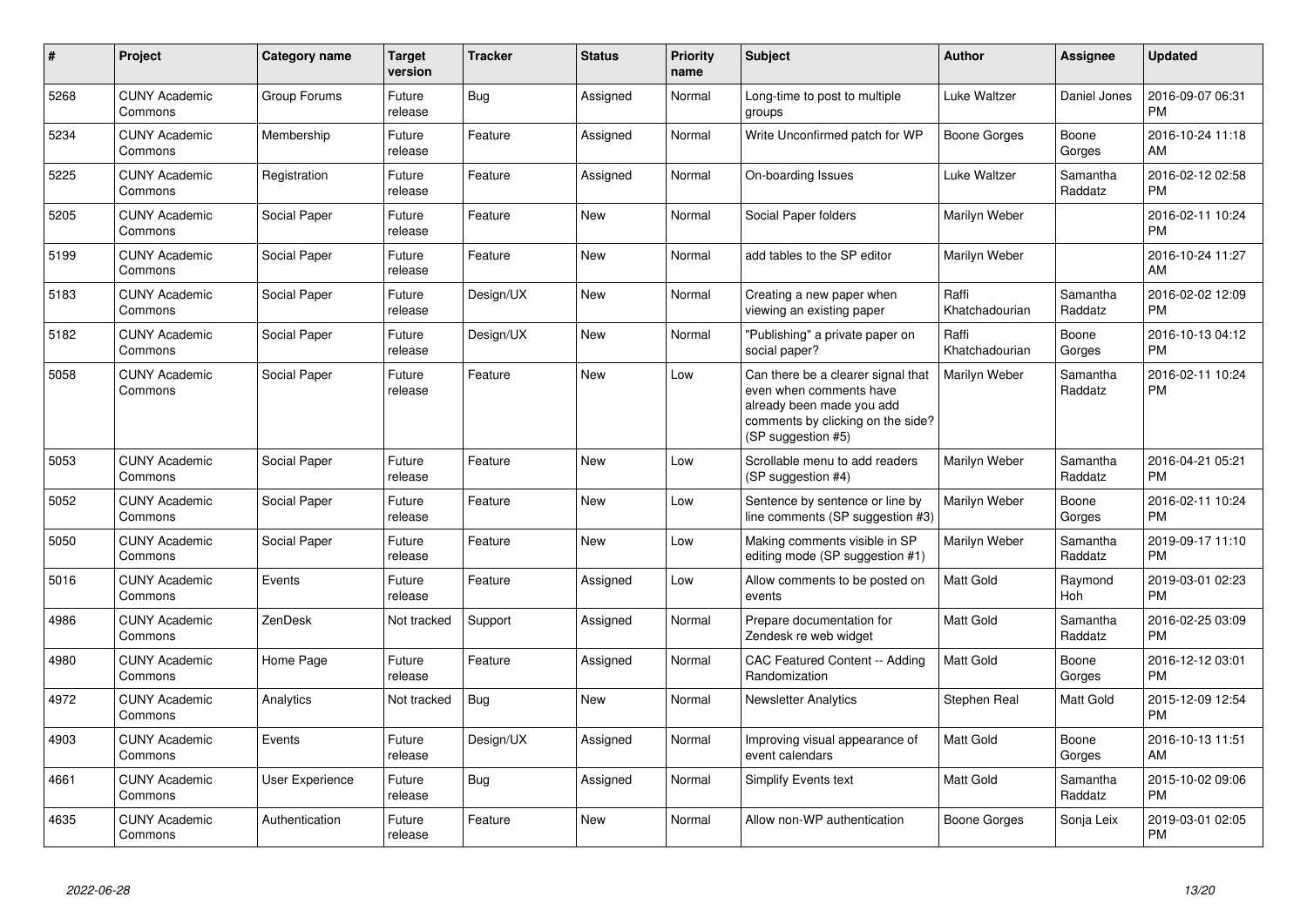| #    | Project                         | <b>Category name</b>     | Target<br>version | <b>Tracker</b> | <b>Status</b> | <b>Priority</b><br>name | <b>Subject</b>                                                                    | <b>Author</b>           | <b>Assignee</b>     | <b>Updated</b>                |
|------|---------------------------------|--------------------------|-------------------|----------------|---------------|-------------------------|-----------------------------------------------------------------------------------|-------------------------|---------------------|-------------------------------|
| 4622 | <b>CUNY Academic</b><br>Commons | <b>Public Portfolio</b>  | Future<br>release | Design/UX      | <b>New</b>    | Normal                  | <b>Profile Visibility Settings</b>                                                | Samantha Raddatz        | Samantha<br>Raddatz | 2015-09-21 12:18<br><b>PM</b> |
| 4592 | <b>CUNY Academic</b><br>Commons | Events                   | Future<br>release | Design/UX      | New           | Normal                  | Event Creation - Venue Dropdown   Samantha Raddatz<br>Slow                        |                         | Boone<br>Gorges     | 2015-09-14 04:56<br><b>PM</b> |
| 4535 | <b>CUNY Academic</b><br>Commons | My Commons               | Future<br>release | <b>Bug</b>     | <b>New</b>    | Low                     | My Commons filter issue                                                           | scott voth              | Raymond<br>Hoh      | 2015-09-01 11:17<br>AM        |
| 4481 | <b>CUNY Academic</b><br>Commons | Events                   | Future<br>release | Feature        | <b>New</b>    | Normal                  | Group admins/mods should have<br>the ability to unlink an event from<br>the group | Boone Gorges            | Boone<br>Gorges     | 2017-04-24 03:53<br><b>PM</b> |
| 4438 | <b>CUNY Academic</b><br>Commons | Events                   | Future<br>release | Bug            | Assigned      | Normal                  | Events Calendar - Export<br><b>Recurring Events</b>                               | scott voth              | Daniel Jones        | 2016-05-23 04:25<br><b>PM</b> |
| 4404 | <b>CUNY Academic</b><br>Commons | <b>Public Portfolio</b>  | Future<br>release | Design/UX      | Assigned      | Normal                  | Change color of permissions info<br>on portfolio editing interface                | Matt Gold               | Samantha<br>Raddatz | 2015-08-11 05:28<br><b>PM</b> |
| 4388 | <b>CUNY Academic</b><br>Commons | WordPress (misc)         | Future<br>release | Bug            | Assigned      | Normal                  | Repeated request for<br>authentication.                                           | Alice.Lynn<br>McMichael | Raymond<br>Hoh      | 2015-08-11 07:35<br><b>PM</b> |
| 4253 | <b>CUNY Academic</b><br>Commons | <b>Public Portfolio</b>  | Future<br>release | Design/UX      | <b>New</b>    | Normal                  | Encourage users to add portfolio<br>content                                       | Samantha Raddatz        | Samantha<br>Raddatz | 2015-07-07 11:32<br>AM        |
| 4238 | <b>CUNY Academic</b><br>Commons | Events                   | Future<br>release | Feature        | Assigned      | Normal                  | Copy Events to Other Groups?                                                      | Matt Gold               | Boone<br>Gorges     | 2015-07-02 10:08<br>AM        |
| 4235 | <b>CUNY Academic</b><br>Commons |                          | Not tracked       | Design/UX      | Assigned      | Normal                  | Explore user experience around<br>comments on forum topics vs<br>docs             | Matt Gold               | Samantha<br>Raddatz | 2015-07-21 10:23<br>AM        |
| 4226 | <b>CUNY Academic</b><br>Commons | <b>BuddyPress Docs</b>   | Future<br>release | Design/UX      | New           | Normal                  | Add option to connect a Doc with<br>a Group                                       | Samantha Raddatz        | Samantha<br>Raddatz | 2015-09-09 04:08<br><b>PM</b> |
| 4225 | <b>CUNY Academic</b><br>Commons | DiRT Integration         | Future<br>release | Design/UX      | <b>New</b>    | Normal                  | Add information to DIRT page (in<br>Create a Group)                               | Samantha Raddatz        | <b>Matt Gold</b>    | 2015-06-26 03:14<br><b>PM</b> |
| 4222 | <b>CUNY Academic</b><br>Commons | <b>User Experience</b>   | Future<br>release | Design/UX      | <b>New</b>    | Normal                  | Add information to 'Delete<br>Account' page                                       | Samantha Raddatz        | scott voth          | 2015-06-26 11:35<br>AM        |
| 4221 | <b>CUNY Academic</b><br>Commons | Group Forums             | Future<br>release | Design/UX      | Assigned      | Normal                  | Add 'Number of Posts' display<br>option to Forum page                             | Samantha Raddatz        | Samantha<br>Raddatz | 2015-06-26 02:21<br><b>PM</b> |
| 4070 | <b>CUNY Academic</b><br>Commons | Analytics                | Not tracked       | Support        | Assigned      | Normal                  | Request for JITP site analytics                                                   | Matt Gold               | Seth Persons        | 2016-02-23 03:09<br><b>PM</b> |
| 4053 | <b>CUNY Academic</b><br>Commons | Events                   | Future<br>release | Feature        | Assigned      | Normal                  | Create new tab for past events                                                    | Matt Gold               | Boone<br>Gorges     | 2015-05-12 02:10<br><b>PM</b> |
| 4027 | <b>CUNY Academic</b><br>Commons | Commons In A Box         | Not tracked       | Design/UX      | Assigned      | Normal                  | Usability review of CBOX update<br>procedures                                     | Matt Gold               | Samantha<br>Raddatz | 2015-05-11 06:36<br><b>PM</b> |
| 3939 | <b>CUNY Academic</b><br>Commons | <b>WordPress Plugins</b> | Future<br>release | <b>Bug</b>     | Hold          | Normal                  | Activity stream support for<br>Co-Authors Plus plugin                             | Raymond Hoh             | Raymond<br>Hoh      | 2015-11-09 06:13<br><b>PM</b> |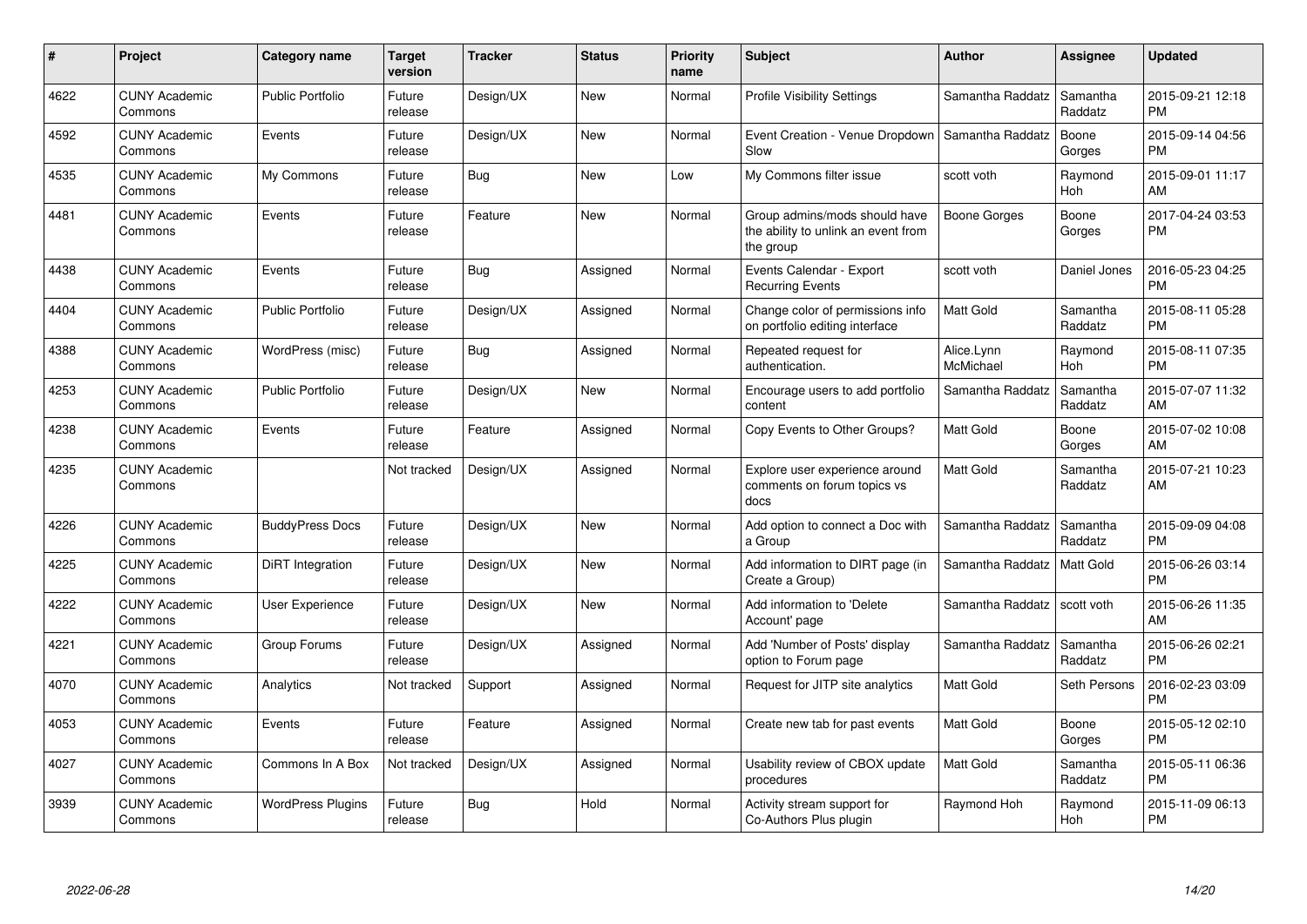| #    | Project                         | <b>Category name</b>     | Target<br>version | <b>Tracker</b> | <b>Status</b> | <b>Priority</b><br>name | <b>Subject</b>                                                         | <b>Author</b>       | <b>Assignee</b>       | <b>Updated</b>                |
|------|---------------------------------|--------------------------|-------------------|----------------|---------------|-------------------------|------------------------------------------------------------------------|---------------------|-----------------------|-------------------------------|
| 3770 | <b>CUNY Academic</b><br>Commons | <b>Public Portfolio</b>  | Future<br>release | Feature        | Assigned      | Normal                  | Improve Layout/Formatting of<br>Positions Area on Public<br>Portfolios | <b>Matt Gold</b>    | Chris Stein           | 2015-04-01 09:17<br><b>PM</b> |
| 3768 | <b>CUNY Academic</b><br>Commons | <b>Public Portfolio</b>  | Future<br>release | Feature        | Assigned      | Normal                  | Institutions/Past positions on<br>public portfolios                    | Matt Gold           | Boone<br>Gorges       | 2018-04-23 10:44<br>AM        |
| 3759 | <b>CUNY Academic</b><br>Commons | WordPress (misc)         | Future<br>release | Feature        | Assigned      | Normal                  | Review Interface for Adding Users   Matt Gold<br>to Blogs              |                     | Boone<br>Gorges       | 2015-03-24 05:52<br><b>PM</b> |
| 3691 | <b>CUNY Academic</b><br>Commons | <b>WordPress Plugins</b> | Future<br>release | <b>Bug</b>     | <b>New</b>    | Normal                  | <b>WPMU Domain Mapping</b><br>Debugging on cdev                        | Raymond Hoh         | <b>Matt Gold</b>      | 2014-12-12 09:04<br>AM        |
| 3662 | <b>CUNY Academic</b><br>Commons | <b>SEO</b>               | Future<br>release | Feature        | Assigned      | Normal                  | Duplicate Content/SEO/Google<br>issues                                 | <b>Matt Gold</b>    | Raymond<br><b>Hoh</b> | 2015-04-13 04:37<br><b>PM</b> |
| 3657 | <b>CUNY Academic</b><br>Commons | WordPress (misc)         | Not tracked       | Feature        | <b>New</b>    | Normal                  | Create alert for GC email<br>addresses                                 | Matt Gold           | <b>Matt Gold</b>      | 2016-04-14 11:29<br><b>PM</b> |
| 3615 | <b>CUNY Academic</b><br>Commons | Redmine                  | Not tracked       | Feature        | <b>New</b>    | Low                     | Create Redmine issues via email                                        | Dominic Giglio      | Boone<br>Gorges       | 2017-11-16 11:36<br>AM        |
| 3580 | <b>CUNY Academic</b><br>Commons | Group Blogs              | Future<br>release | Feature        | <b>New</b>    | Normal                  | Multiple blogs per group                                               | <b>Boone Gorges</b> | Boone<br>Gorges       | 2018-02-20 02:02<br><b>PM</b> |
| 3577 | <b>CUNY Academic</b><br>Commons | My Commons               | Future<br>release | Design/UX      | Assigned      | Normal                  | Replies to items in My Commons                                         | Matt Gold           | Raymond<br>Hoh        | 2015-04-09 05:19<br><b>PM</b> |
| 3565 | <b>CUNY Academic</b><br>Commons | My Commons               | Not tracked       | Documentation  | New           | Normal                  | Load Newest inconsistencies                                            | Chris Stein         | scott voth            | 2015-11-09 01:16<br><b>PM</b> |
| 3536 | <b>CUNY Academic</b><br>Commons | My Commons               | Future<br>release | Feature        | Assigned      | Normal                  | Infinite Scroll on My Commons<br>page                                  | Matt Gold           | Raymond<br>Hoh        | 2015-04-13 04:42<br><b>PM</b> |
| 3524 | <b>CUNY Academic</b><br>Commons | Documentation            | Not tracked       | Documentation  | Assigned      | Normal                  | Post describing all you can do<br>when starting up a new<br>blog/group | <b>Matt Gold</b>    | scott voth            | 2014-10-04 12:56<br><b>PM</b> |
| 3517 | <b>CUNY Academic</b><br>Commons | My Commons               | Future<br>release | Feature        | Assigned      | Normal                  | Mute/Unmute My Commons<br>updates                                      | Matt Gold           | Raymond<br>Hoh        | 2015-11-09 01:19<br><b>PM</b> |
| 3511 | <b>CUNY Academic</b><br>Commons | Publicity                | 1.7               | Publicity      | Assigned      | Normal                  | Social media for 1.7                                                   | Micki Kaufman       | Sarah<br>Morgano      | 2014-10-14 03:32<br><b>PM</b> |
| 3510 | <b>CUNY Academic</b><br>Commons | Publicity                | 1.7               | Publicity      | Assigned      | Normal                  | Post on the News Blog re: 'My<br>Commons'                              | Micki Kaufman       | Sarah<br>Morgano      | 2014-10-15 11:18<br>AM        |
| 3509 | <b>CUNY Academic</b><br>Commons | Publicity                | 1.7               | Publicity      | <b>New</b>    | Normal                  | Create 1.7 digital signage imagery                                     | Micki Kaufman       | Marilyn<br>Weber      | 2014-10-01 12:40<br><b>PM</b> |
| 3506 | <b>CUNY Academic</b><br>Commons | Publicity                | 1.7               | Publicity      | <b>New</b>    | Normal                  | Prepare 1.7 email messaging                                            | Micki Kaufman       | Micki<br>Kaufman      | 2014-10-01 12:36<br><b>PM</b> |
| 3492 | <b>CUNY Academic</b><br>Commons | <b>WordPress Themes</b>  | Future<br>release | Support        | Assigned      | Normal                  | Add CBOX theme to the<br>Commons                                       | scott voth          | Raymond<br>Hoh        | 2014-10-08 05:55<br><b>PM</b> |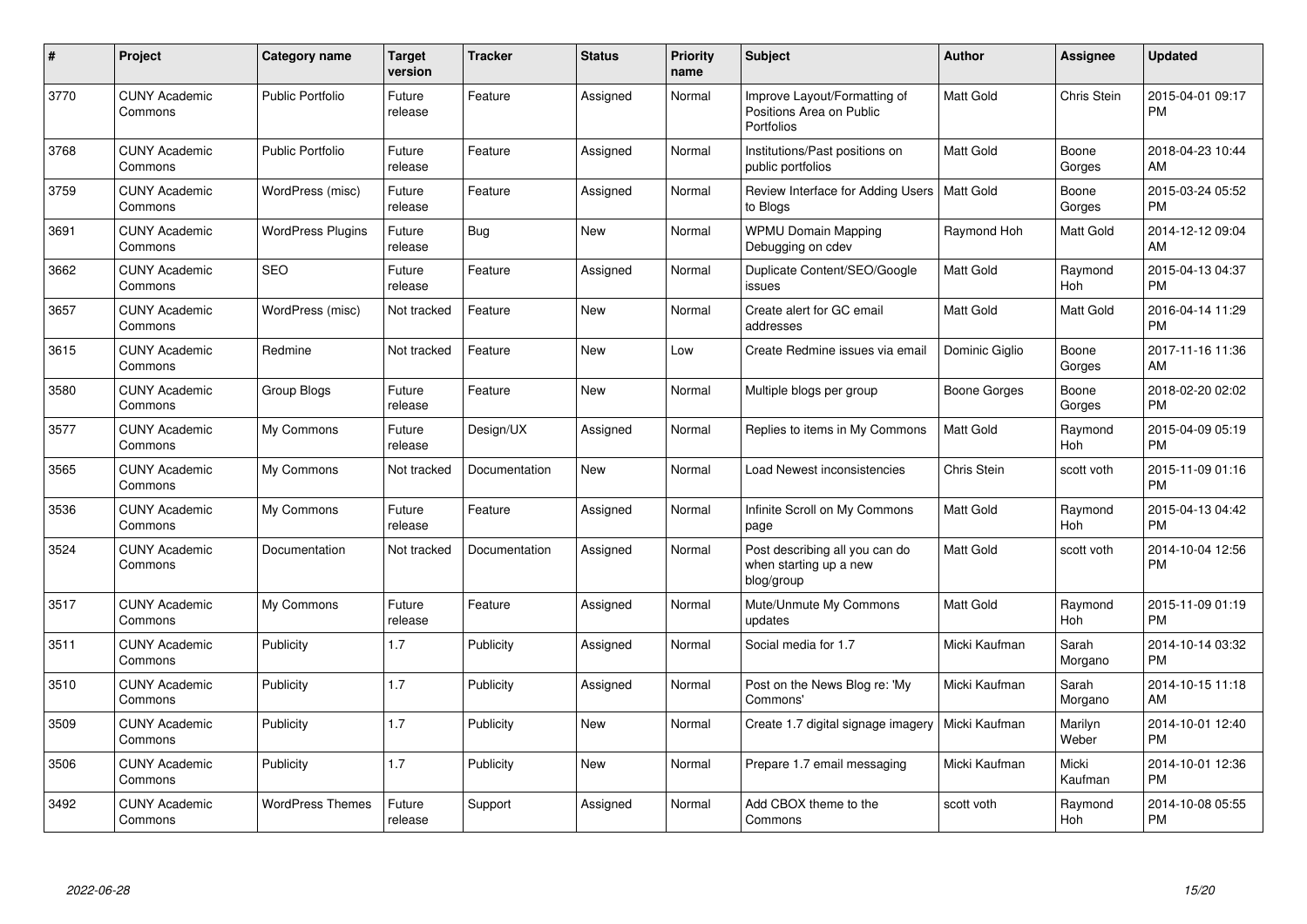| #    | Project                         | <b>Category name</b>           | <b>Target</b><br>version | <b>Tracker</b> | <b>Status</b>       | <b>Priority</b><br>name | <b>Subject</b>                                                               | <b>Author</b>       | <b>Assignee</b>     | <b>Updated</b>                |
|------|---------------------------------|--------------------------------|--------------------------|----------------|---------------------|-------------------------|------------------------------------------------------------------------------|---------------------|---------------------|-------------------------------|
| 3475 | <b>CUNY Academic</b><br>Commons | Events                         | Future<br>release        | Feature        | Assigned            | Normal                  | Request to add plugin to<br>streamline room<br>booking/appointment booking   | Naomi Barrettara    | Boone<br>Gorges     | 2014-12-01 05:14<br><b>PM</b> |
| 3473 | <b>CUNY Academic</b><br>Commons | <b>User Experience</b>         | Future<br>release        | Feature        | Assigned            | Normal                  | Commons profile: Add help info<br>about "Positions" replacing "title"        | Keith Miyake        | Samantha<br>Raddatz | 2015-11-09 02:28<br><b>PM</b> |
| 3458 | <b>CUNY Academic</b><br>Commons | Groups (misc)                  | Future<br>release        | Feature        | Assigned            | Normal                  | Filter Members of Group by<br>Campus                                         | Michael Smith       | Samantha<br>Raddatz | 2014-09-26 08:32<br><b>PM</b> |
| 3419 | <b>CUNY Academic</b><br>Commons | Group Invitations              | 1.6.14                   | <b>Bug</b>     | Testing<br>Required | Normal                  | Neatening the display of<br>messages on group requests                       | <b>Matt Gold</b>    | Boone<br>Gorges     | 2014-09-01 09:29<br><b>PM</b> |
| 3369 | <b>CUNY Academic</b><br>Commons | Reply By Email                 | Not tracked              | Outreach       | Hold                | Normal                  | Release reply by email to WP<br>plugin directory                             | <b>Matt Gold</b>    | Raymond<br>Hoh      | 2016-03-01 12:46<br><b>PM</b> |
| 3354 | <b>CUNY Academic</b><br>Commons | <b>Group Files</b>             | Future<br>release        | Feature        | Assigned            | Low                     | Allow Group Download of Multiple<br><b>Selected Files</b>                    | <b>Matt Gold</b>    | Chris Stein         | 2014-08-01 08:50<br>AM        |
| 3330 | <b>CUNY Academic</b><br>Commons | My Commons                     | Future<br>release        | Feature        | Assigned            | Normal                  | 'Commons Information" tool                                                   | <b>Boone Gorges</b> | <b>Chris Stein</b>  | 2014-09-22 08:46<br><b>PM</b> |
| 3308 | <b>CUNY Academic</b><br>Commons | Group Invitations              | Future<br>release        | Feature        | Assigned            | Normal                  | Allow members to rescind group<br>invitations                                | <b>Matt Gold</b>    | Boone<br>Gorges     | 2015-04-01 08:53<br><b>PM</b> |
| 3230 | <b>CUNY Academic</b><br>Commons | Internal Tools and<br>Workflow | Not tracked              | Feature        | Assigned            | High                    | Scripts for quicker<br>provisioning/updating of<br>development environments  | Boone Gorges        | Boone<br>Gorges     | 2016-01-26 04:54<br><b>PM</b> |
| 3220 | <b>CUNY Academic</b><br>Commons | <b>Public Portfolio</b>        | Future<br>release        | Feature        | Assigned            | Normal                  | Add indent/outdent option to<br><b>Formatting Buttons on Profile</b><br>Page | Matt Gold           | Boone<br>Gorges     | 2014-05-21 10:39<br><b>PM</b> |
| 3193 | <b>CUNY Academic</b><br>Commons | Group Forums                   | Future<br>release        | Feature        | Assigned            | Normal                  | bbPress 2.x dynamic roles and<br><b>RBE</b>                                  | Boone Gorges        | Boone<br>Gorges     | 2014-09-30 01:30<br><b>PM</b> |
| 3192 | <b>CUNY Academic</b><br>Commons | Group Forums                   | Future<br>release        | Feature        | Assigned            | Normal                  | Customizable forum views for<br>bbPress 2.x group forums                     | Boone Gorges        | Raymond<br>Hoh      | 2015-11-09 12:47<br><b>PM</b> |
| 3090 | <b>CUNY Academic</b><br>Commons | Twitter page                   | Future<br>release        | Feature        | Assigned            | Normal                  | Prevent Retweets from showing<br>up on Commons twitter page                  | <b>Matt Gold</b>    | <b>Tahir Butt</b>   | 2016-10-24 11:31<br>AM        |
| 3080 | <b>CUNY Academic</b><br>Commons | <b>Group Files</b>             | Future<br>release        | Feature        | Assigned            | Low                     | Create a system to keep track of<br>file changes                             | <b>Matt Gold</b>    | Boone<br>Gorges     | 2014-02-26 10:04<br><b>PM</b> |
| 3059 | <b>CUNY Academic</b><br>Commons | Group Forums                   | Future<br>release        | Design/UX      | New                 | Normal                  | Forum Post Permissable Content<br><b>Explanatory Text</b>                    | Chris Stein         | <b>Chris Stein</b>  | 2015-04-02 11:27<br>AM        |
| 3048 | <b>CUNY Academic</b><br>Commons | <b>Public Portfolio</b>        | Future<br>release        | Feature        | <b>New</b>          | Low                     | Images for rich text profile fields                                          | <b>Boone Gorges</b> | Boone<br>Gorges     | 2014-02-19 12:56<br><b>PM</b> |
| 3042 | <b>CUNY Academic</b><br>Commons | <b>Public Portfolio</b>        | Future<br>release        | Feature        | Assigned            | Normal                  | Browsing member interests                                                    | Matt Gold           | Boone<br>Gorges     | 2015-03-21 09:04<br><b>PM</b> |
| 3002 | <b>CUNY Academic</b><br>Commons | Search                         | Future<br>release        | Feature        | Assigned            | Normal                  | Overhaul CAC search by using<br>external search appliance                    | Boone Gorges        | Boone<br>Gorges     | 2020-07-15 03:05<br><b>PM</b> |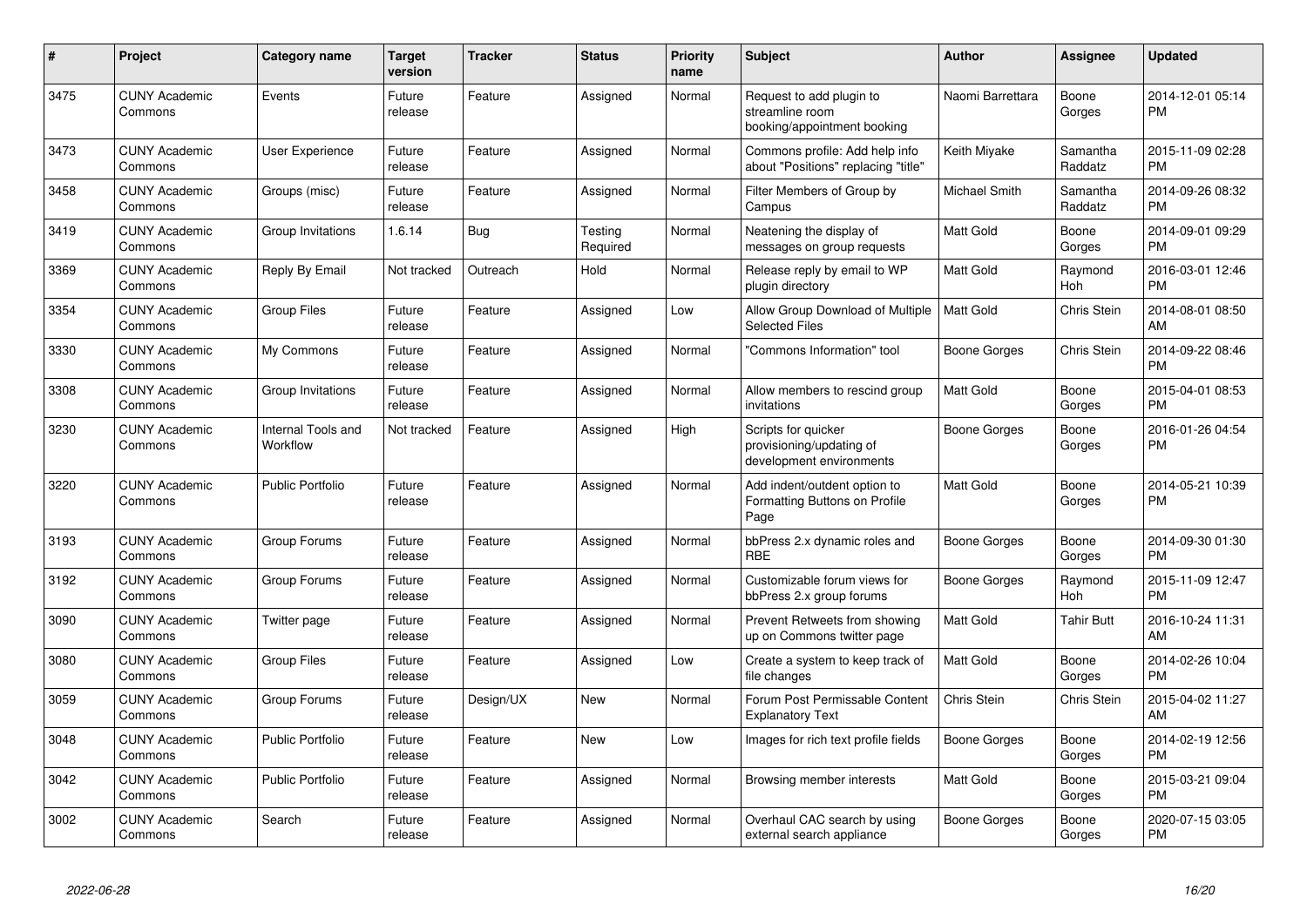| #    | <b>Project</b>                        | <b>Category name</b>     | <b>Target</b><br>version | <b>Tracker</b> | <b>Status</b>        | <b>Priority</b><br>name | <b>Subject</b>                                                                 | Author             | <b>Assignee</b>   | <b>Updated</b>                |
|------|---------------------------------------|--------------------------|--------------------------|----------------|----------------------|-------------------------|--------------------------------------------------------------------------------|--------------------|-------------------|-------------------------------|
| 2881 | <b>CUNY Academic</b><br>Commons       | <b>Public Portfolio</b>  | Future<br>release        | Feature        | Assigned             | Normal                  | Redesign the UX for Profiles                                                   | <b>Chris Stein</b> | Chris Stein       | 2016-10-13 12:45<br><b>PM</b> |
| 2832 | <b>CUNY Academic</b><br>Commons       | <b>Public Portfolio</b>  | Future<br>release        | Feature        | Assigned             | Normal                  | Improve interface for (not)<br>auto-linking profile fields                     | Boone Gorges       | Chris Stein       | 2015-01-05 08:52<br><b>PM</b> |
| 2754 | <b>CUNY Academic</b><br>Commons       | Design                   | Future<br>release        | Feature        | Assigned             | Normal                  | Determine strategy for CAC logo<br>handling in top header                      | Micki Kaufman      | Chris Stein       | 2015-01-05 08:53<br><b>PM</b> |
| 2753 | <b>CUNY Academic</b><br>Commons       | <b>Public Portfolio</b>  | Future<br>release        | Feature        | <b>New</b>           | Normal                  | Create actual actual tagification in<br>academic interests and other<br>fields | Micki Kaufman      | Boone<br>Gorges   | 2015-01-05 08:52<br><b>PM</b> |
| 2666 | <b>CUNY Academic</b><br>Commons       | About page               | Not tracked              | Documentation  | Assigned             | Normal                  | <b>Update About Text</b>                                                       | <b>Chris Stein</b> | Luke Waltzer      | 2016-03-04 11:19<br>AM        |
| 2618 | <b>NYCDH Community</b><br><b>Site</b> |                          |                          | Bug            | Assigned             | Low                     | Mark blogs as spam when created   Matt Gold<br>by users marked as spam         |                    | Boone<br>Gorges   | 2013-06-09 11:38<br><b>PM</b> |
| 2612 | <b>CUNY Academic</b><br>Commons       |                          | Not tracked              | Publicity      | Assigned             | Normal                  | Pinterest site for the Commons                                                 | local admin        | Sarah<br>Morgano  | 2016-03-04 11:19<br>AM        |
| 2610 | <b>CUNY Academic</b><br>Commons       | Group Invitations        | Future<br>release        | Feature        | Assigned             | Low                     | Request: Custom invitation<br>message to group invites                         | local admin        | Boone<br>Gorges   | 2015-11-09 06:13<br><b>PM</b> |
| 2577 | <b>NYCDH Community</b><br>Site        |                          |                          | Feature        | Assigned             | Low                     | Investigate Potential to Add Links<br>to the Forum                             | <b>Mark Newton</b> | Alex Gil          | 2013-05-16 09:40<br><b>PM</b> |
| 2576 | <b>NYCDH Community</b><br>Site        |                          |                          | <b>Bug</b>     | Hold                 | Low                     | Test Next Button in Javascript<br><b>Tutorial Under Activities</b>             | <b>Mark Newton</b> | Alex Gil          | 2013-05-18 02:55<br><b>PM</b> |
| 2574 | <b>NYCDH Community</b><br>Site        |                          |                          | Feature        | Assigned             | Normal                  | Add Way to Upload Files to<br>Groups                                           | <b>Mark Newton</b> | Raymond<br>Hoh    | 2013-05-18 07:46<br><b>PM</b> |
| 2573 | <b>NYCDH Community</b><br>Site        |                          |                          | Feature        | Reporter<br>Feedback | Normal                  | Add dh nyc twitter list feed to site                                           | <b>Mark Newton</b> | <b>Matt Gold</b>  | 2013-05-16 11:42<br><b>PM</b> |
| 2571 | <b>NYCDH Community</b><br>Site        |                          |                          | Feature        | Assigned             | Normal                  | Add Google custom search box to<br>homepage                                    | Mark Newton        | Raymond<br>Hoh    | 2013-05-18 07:49<br><b>PM</b> |
| 2523 | <b>CUNY Academic</b><br>Commons       | <b>BuddyPress Docs</b>   | Future<br>release        | Feature        | Assigned             | Normal                  | Allow Users to Upload Images to<br><b>BP</b> Docs                              | <b>Matt Gold</b>   | Boone<br>Gorges   | 2015-11-09 06:14<br><b>PM</b> |
| 2325 | <b>CUNY Academic</b><br>Commons       | BuddyPress (misc)        | Future<br>release        | Feature        | Assigned             | Low                     | Profile should have separate<br>fields for first/last names                    | local admin        | Boone<br>Gorges   | 2015-11-09 06:09<br><b>PM</b> |
| 2223 | <b>CUNY Academic</b><br>Commons       | <b>WordPress Plugins</b> | Future<br>release        | Feature        | Assigned             | Low                     | Add Participad to the CUNY<br><b>Academic Commons</b>                          | Matt Gold          | Boone<br>Gorges   | 2014-09-17 10:03<br><b>PM</b> |
| 2175 | <b>CUNY Academic</b><br>Commons       | WordPress (misc)         | Not tracked              | Support        | Assigned             | Normal                  | Subscibe 2 vs. Jetpack<br>subscription options                                 | local admin        | Matt Gold         | 2016-01-26 04:58<br><b>PM</b> |
| 2167 | <b>CUNY Academic</b><br>Commons       | WordPress (misc)         | Future<br>release        | <b>Bug</b>     | Assigned             | Normal                  | <b>CAC-Livestream Plugin Issues</b>                                            | Michael Smith      | Dominic<br>Giglio | 2015-01-02 03:06<br><b>PM</b> |
| 2013 | <b>CUNY Academic</b><br>Commons       | <b>Public Portfolio</b>  | Future<br>release        | Feature        | Assigned             | Low                     | Have Profile Privacy Options<br>show up only for filled-in fields              | Matt Gold          | Boone<br>Gorges   | 2015-11-09 06:09<br><b>PM</b> |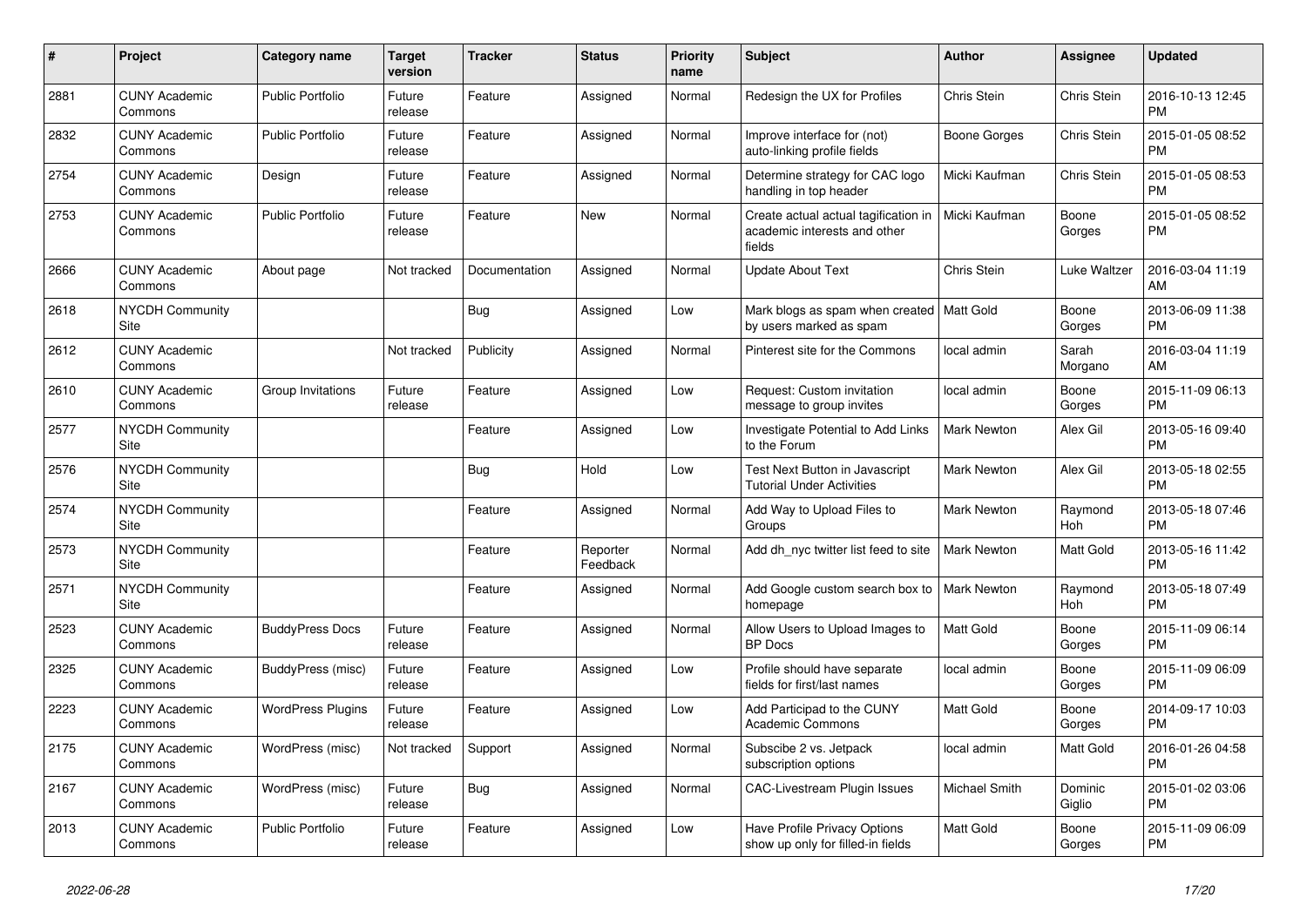| #    | <b>Project</b>                  | Category name            | <b>Target</b><br>version | Tracker   | <b>Status</b>        | <b>Priority</b><br>name | <b>Subject</b>                                                               | Author              | Assignee            | <b>Updated</b>                |
|------|---------------------------------|--------------------------|--------------------------|-----------|----------------------|-------------------------|------------------------------------------------------------------------------|---------------------|---------------------|-------------------------------|
| 1983 | <b>CUNY Academic</b><br>Commons | Home Page                | Future<br>release        | Feature   | Assigned             | Low                     | Media Library integration with<br>Featured Content plugin                    | Boone Gorges        | Dominic<br>Giglio   | 2014-03-17 10:34<br>AM        |
| 1888 | <b>CUNY Academic</b><br>Commons | Home Page                | Future<br>release        | Feature   | Assigned             | Normal                  | Refactor BP MPO Activity Filter to<br>support proper pagination              | Sarah Morgano       | Boone<br>Gorges     | 2014-05-01 07:11<br><b>PM</b> |
| 1744 | <b>CUNY Academic</b><br>Commons | <b>BuddyPress Docs</b>   | Future<br>release        | Feature   | Assigned             | Normal                  | Spreadsheet-style Docs                                                       | Boone Gorges        | Boone<br>Gorges     | 2015-11-09 06:13<br><b>PM</b> |
| 1562 | <b>CUNY Academic</b><br>Commons | <b>WordPress Plugins</b> | Future<br>release        | Feature   | Assigned             | Low                     | Play with NYT Collaborative<br><b>Authoring Tool</b>                         | <b>Matt Gold</b>    | Boone<br>Gorges     | 2015-01-05 08:47<br><b>PM</b> |
| 1544 | <b>CUNY Academic</b><br>Commons | Groups (misc)            | Future<br>release        | Feature   | Reporter<br>Feedback | Normal                  | Group Filtering and Sorting                                                  | Matt Gold           | Chris Stein         | 2019-03-01 02:25<br><b>PM</b> |
| 1508 | <b>CUNY Academic</b><br>Commons | WordPress (misc)         | Future<br>release        | Feature   | Assigned             | Normal                  | Share login cookies across<br>mapped domains                                 | <b>Boone Gorges</b> | Boone<br>Gorges     | 2012-07-02 12:12<br><b>PM</b> |
| 1460 | <b>CUNY Academic</b><br>Commons | Analytics                | Future<br>release        | Feature   | Assigned             | Normal                  | Update System Report                                                         | <b>Brian Foote</b>  | Boone<br>Gorges     | 2015-11-09 06:13<br><b>PM</b> |
| 1456 | <b>CUNY Academic</b><br>Commons | Group Invitations        | Future<br>release        | Feature   | Reporter<br>Feedback | Low                     | Invite to Group Button from Profile   Matt Gold<br>Field                     |                     | Samantha<br>Raddatz | 2015-11-09 05:59<br><b>PM</b> |
| 1423 | <b>CUNY Academic</b><br>Commons | BuddyPress (misc)        | Future<br>release        | Feature   | Assigned             | Low                     | Show an avatar for pingback<br>comment activity items                        | Boone Gorges        | Tahir Butt          | 2016-10-24 12:03<br><b>PM</b> |
| 1422 | <b>CUNY Academic</b><br>Commons | <b>BuddyPress Docs</b>   | Future<br>release        | Feature   | Assigned             | Normal                  | Make "created Doc" activity icons<br>non-mini                                | Boone Gorges        | Boone<br>Gorges     | 2015-11-09 05:48<br><b>PM</b> |
| 1417 | <b>CUNY Academic</b><br>Commons | <b>BuddyPress Docs</b>   | Future<br>release        | Feature   | Assigned             | Low                     | Bulk actions for BuddyPress Docs                                             | <b>Boone Gorges</b> | Boone<br>Gorges     | 2016-10-17 10:41<br><b>PM</b> |
| 1192 | <b>CUNY Academic</b><br>Commons | <b>Group Files</b>       | Future<br>release        | Feature   | Assigned             | Low                     | When posting group files, allow<br>users to add a category without<br>saving | Matt Gold           | Raymond<br>Hoh      | 2015-11-09 05:53<br><b>PM</b> |
| 1167 | <b>CUNY Academic</b><br>Commons | <b>Email Invitations</b> | Future<br>release        | Feature   | <b>New</b>           | Low                     | Allow email invitations to be<br>resent                                      | Boone Gorges        | Boone<br>Gorges     | 2015-11-12 12:53<br>AM        |
| 1166 | <b>CUNY Academic</b><br>Commons | <b>Email Invitations</b> | Future<br>release        | Feature   | <b>New</b>           | Low                     | Better organizational tools for<br>Sent Invites                              | Boone Gorges        | Boone<br>Gorges     | 2015-11-09 06:02<br><b>PM</b> |
| 1165 | <b>CUNY Academic</b><br>Commons | <b>Email Invitations</b> | Future<br>release        | Feature   | Assigned             | Low                     | Allow saved lists of invitees under<br>Send Invites                          | <b>Boone Gorges</b> | Boone<br>Gorges     | 2015-11-09 06:03<br><b>PM</b> |
| 1105 | <b>CUNY Academic</b><br>Commons | WordPress (misc)         | Future<br>release        | Feature   | Assigned             | Normal                  | Rephrase Blog Privacy Options                                                | Matt Gold           | Samantha<br>Raddatz | 2015-11-09 06:19<br><b>PM</b> |
| 940  | <b>CUNY Academic</b><br>Commons | Redmine                  | Future<br>release        | Feature   | Assigned             | Low                     | Communication with users after<br>releases                                   | <b>Matt Gold</b>    | Dominic<br>Giglio   | 2012-09-09 04:36<br><b>PM</b> |
| 860  | <b>CUNY Academic</b><br>Commons | Design                   | Future<br>release        | Design/UX | Assigned             | Normal                  | <b>Standardize Button Treatment</b><br>Across the Commons                    | Chris Stein         | Chris Stein         | 2014-05-01 09:45<br>AM        |
| 658  | <b>CUNY Academic</b><br>Commons | <b>WordPress Plugins</b> | Future<br>release        | Feature   | Assigned             | Normal                  | Rebulid Sitewide Tag Suggestion                                              | <b>Matt Gold</b>    | Boone<br>Gorges     | 2015-01-05 08:47<br><b>PM</b> |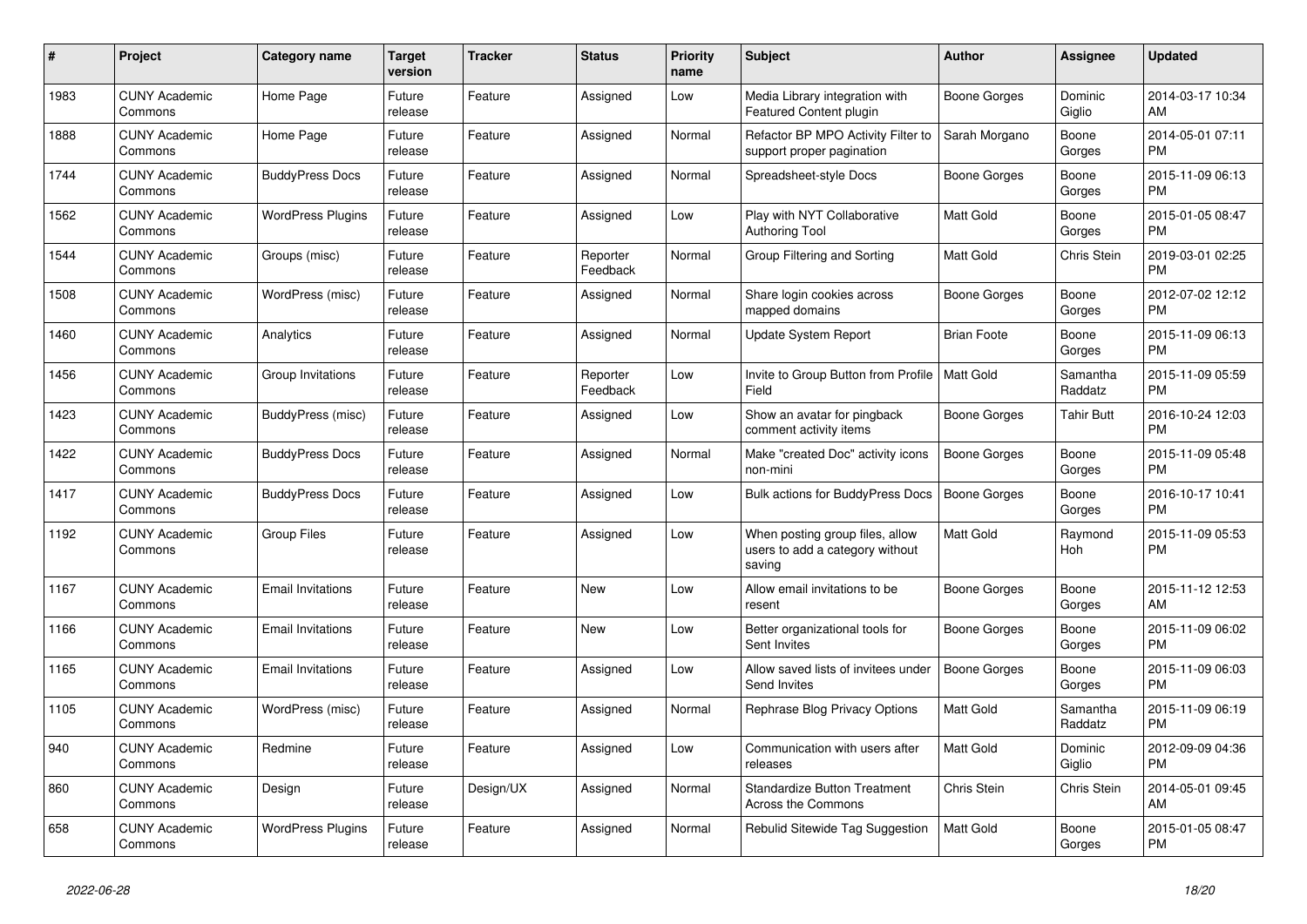| $\pmb{\#}$ | Project                         | Category name              | <b>Target</b><br>version | Tracker | <b>Status</b> | <b>Priority</b><br>name | <b>Subject</b>                                                                     | <b>Author</b>       | Assignee            | <b>Updated</b>                |
|------------|---------------------------------|----------------------------|--------------------------|---------|---------------|-------------------------|------------------------------------------------------------------------------------|---------------------|---------------------|-------------------------------|
| 653        | <b>CUNY Academic</b><br>Commons | Group Blogs                | Future<br>release        | Feature | Assigned      | Normal                  | Redesign Integration of Groups<br>and Blogs                                        | <b>Matt Gold</b>    | Samantha<br>Raddatz | 2015-11-09 05:40<br><b>PM</b> |
| 636        | <b>CUNY Academic</b><br>Commons | WordPress (misc)           | Not tracked              | Support | Assigned      | Normal                  | Create Lynda.com-like Table of<br>Contents for Prospective Tutorial<br>Screencasts | <b>Matt Gold</b>    | scott voth          | 2016-02-23 03:12<br><b>PM</b> |
| 635        | <b>CUNY Academic</b><br>Commons | BuddyPress (misc)          | Future<br>release        | Feature | Assigned      | Normal                  | Big Blue Button -<br>Videoconferencing in Groups and<br><b>Blogs</b>               | <b>Matt Gold</b>    | Boone<br>Gorges     | 2011-03-14 03:24<br><b>PM</b> |
| 618        | <b>CUNY Academic</b><br>Commons | <b>BuddyPress Docs</b>     | Future<br>release        | Feature | Assigned      | Normal                  | BuddyPress Docs: export formats                                                    | <b>Boone Gorges</b> | Boone<br>Gorges     | 2015-11-09 05:38<br><b>PM</b> |
| 599        | <b>CUNY Academic</b><br>Commons | BuddyPress (misc)          | Future<br>release        | Feature | Assigned      | Normal                  | Consider adding rating plugins for<br>BuddyPress/BBPress                           | <b>Matt Gold</b>    | Boone<br>Gorges     | 2011-08-22 06:50<br><b>PM</b> |
| 585        | <b>CUNY Academic</b><br>Commons | Group Forums               | Future<br>release        | Feature | Assigned      | Normal                  | Merge Forum Topics                                                                 | Sarah Morgano       | Boone<br>Gorges     | 2011-07-06 04:11<br><b>PM</b> |
| 554        | <b>CUNY Academic</b><br>Commons | BuddyPress (misc)          | Future<br>release        | Feature | Assigned      | Normal                  | Add Trackback notifications to<br>site-wide activity feed                          | <b>Matt Gold</b>    | Boone<br>Gorges     | 2015-11-09 06:19<br><b>PM</b> |
| 519        | <b>CUNY Academic</b><br>Commons | <b>BuddyPress Docs</b>     | Future<br>release        | Feature | Assigned      | Low                     | TOC for individual docs - for new<br>BP "wiki-like" plugin                         | scott voth          | Boone<br>Gorges     | 2015-11-09 05:54<br><b>PM</b> |
| 500        | <b>CUNY Academic</b><br>Commons | BuddyPress (misc)          | Future<br>release        | Feature | Assigned      | Normal                  | <b>Export Group Data</b>                                                           | <b>Matt Gold</b>    | Boone<br>Gorges     | 2010-12-19 12:09<br><b>PM</b> |
| 497        | <b>CUNY Academic</b><br>Commons | <b>WordPress Plugins</b>   | Future<br>release        | Feature | Assigned      | Normal                  | Drag and Drop Ordering on<br>Gallery Post Plugin                                   | <b>Matt Gold</b>    | Ron Rennick         | 2015-11-09 06:18<br><b>PM</b> |
| 481        | <b>CUNY Academic</b><br>Commons | Groups (misc)              | Future<br>release        | Feature | Assigned      | Normal                  | ability to archive inactive groups<br>and blogs                                    | Michael Mandiberg   | Samantha<br>Raddatz | 2015-11-09 05:56<br><b>PM</b> |
| 435        | <b>CUNY Academic</b><br>Commons | BuddyPress (misc)          | Future<br>release        | Feature | Assigned      | Normal                  | Include Avatar Images in Forum<br><b>Post Notification Emails</b>                  | <b>Matt Gold</b>    | Boone<br>Gorges     | 2010-12-08 12:40<br><b>PM</b> |
| 412        | <b>CUNY Academic</b><br>Commons | <b>WordPress Themes</b>    | Future<br>release        | Feature | Assigned      | Normal                  | <b>Featured Themes</b>                                                             | Matt Gold           | Dominic<br>Giglio   | 2015-01-05 08:44<br><b>PM</b> |
| 377        | <b>CUNY Academic</b><br>Commons | BuddyPress (misc)          | Future<br>release        | Feature | Assigned      | Normal                  | Like buttons                                                                       | <b>Matt Gold</b>    | Boone<br>Gorges     | 2010-11-16 05:13<br><b>PM</b> |
| 370        | <b>CUNY Academic</b><br>Commons | Registration               | Future<br>release        | Feature | Assigned      | High                    | <b>Guest Accounts</b>                                                              | <b>Matt Gold</b>    | <b>Matt Gold</b>    | 2015-04-09 09:33<br><b>PM</b> |
| 365        | <b>CUNY Academic</b><br>Commons | WordPress (misc)           | Future<br>release        | Feature | Assigned      | Normal                  | <b>Create Mouseover Tooltips</b><br>throughout Site                                | <b>Matt Gold</b>    | Chris Stein         | 2015-11-09 06:18<br><b>PM</b> |
| 364        | <b>CUNY Academic</b><br>Commons | <b>WordPress Plugins</b>   | Future<br>release        | Feature | <b>New</b>    | Normal                  | <b>Bulletin Board</b>                                                              | <b>Matt Gold</b>    |                     | 2015-01-05 08:50<br><b>PM</b> |
| 333        | <b>CUNY Academic</b><br>Commons | <b>Email Notifications</b> | Future<br>release        | Feature | Assigned      | Low                     | Delay Forum Notification Email<br>Delivery Until After Editing Period<br>Ends      | <b>Matt Gold</b>    | Raymond<br>Hoh      | 2015-11-09 06:01<br><b>PM</b> |